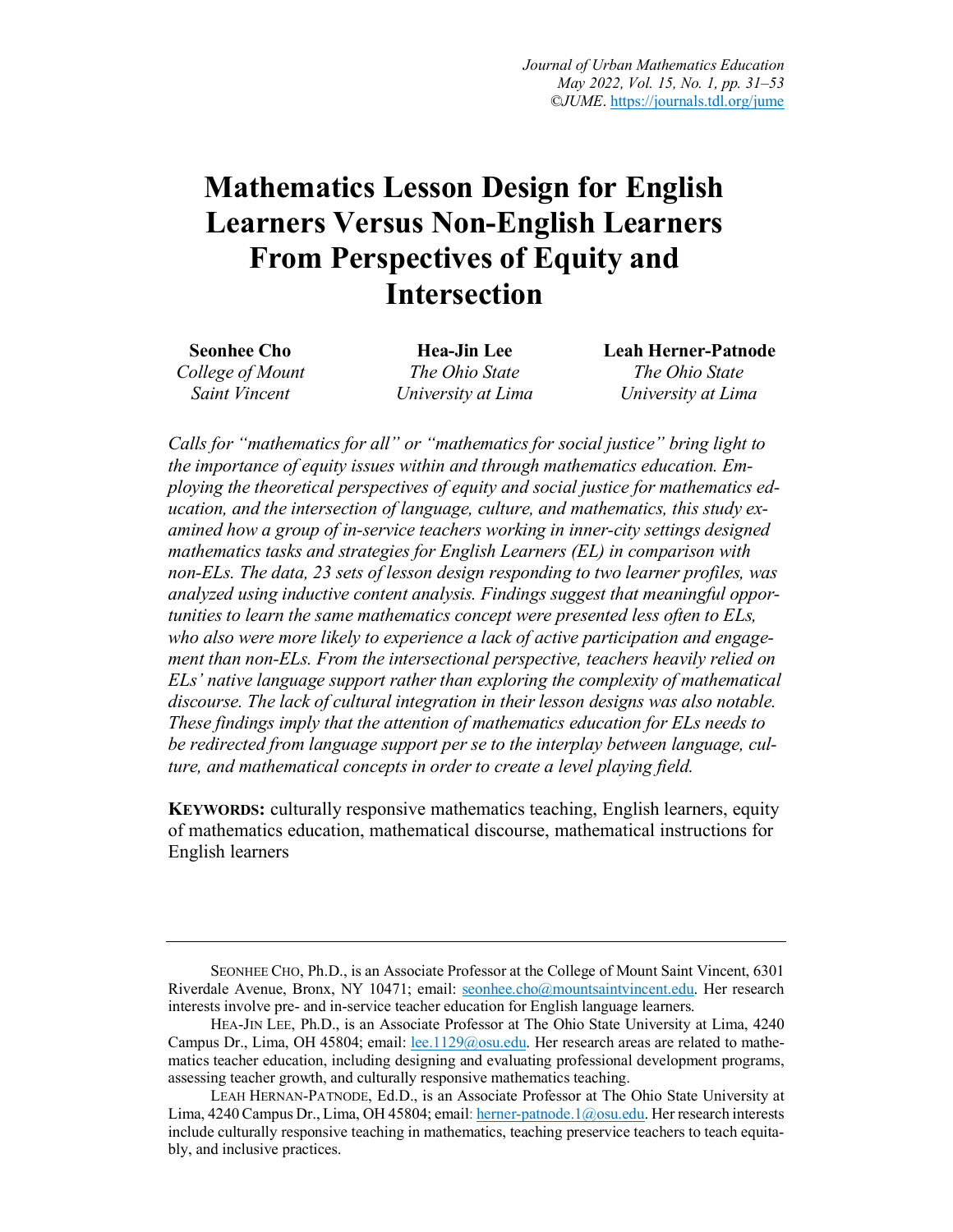alls for "mathematics for all," or "mathematics for social justice," demonstrate Calls for "mathematics for all," or "mathematics for social justice," demonstrate<br>
the efforts to address persistent disparity issues within and throughout mathematics education. The issue of inequity within mathematics education lies in its failure to provide historically marginalized students with meaningful opportunities to learn mathematics (Van de Walle et al., 2019), perpetuating gaps in learning outcomes between students of diverse backgrounds and their mainstream counterparts (Abedi & Herman, 2010; Barajas-López, 2014; Bartell, 2013; Mosqueda, 2010; Welner & Carter, 2013). As such, the National Council of Teachers of Mathematics (NCTM) recommends mathematics teachers to ensure high-quality mathematics instruction for all students, including students whose first language is not English. In order to support English language learners' (ELs) mathematical understanding and proficiency, research suggests that mathematics teachers provide ELs access and opportunities to learn mathematics through accommodated instruction and extended learning opportunities (Abedi & Herman, 2010; Kersaint et al., 2013; Moschkovich, 2013). Furthermore, every student's diverse cultural and linguistic backgrounds should be respected and included in the learning environment (NCTM, 2014). Similarly, English as a Second Language (ESL) education provides preK–12th grade proficiency standards that explicitly state that ESL education should help ELs successfully communicate information and mathematical concepts (Teachers of English to Speakers of Other Languages [TESOL], 2006).

Thus, both the fields of mathematics and ESL education stress that teaching mathematics to ELs should be a collaborative effort between ESL teachers and mathematics teachers (Ewing et al., 2019; Kurz et al., 2017; Nutta et al., 2012; Song & Coppersmith, 2020). Furthermore, instructional approaches such as Content-Based Instruction (Cenoz, 2015) and Content and Language Integrated Learning (Moore & Lorenzo, 2015) underline the importance of content integration in language learning.

Furthermore, there is a growing understanding that mathematics has its own complex language that could further challenge traditionally marginalized students with different language and cultural backgrounds. Research has shown how language and culture intersect with mathematics (de Araujo et al., 2018; O'Halloran, 2015; Zahner et al., 2018). Despite the importance of equity in mathematics education and teachers' shared responsibilities for ELs' mathematics education, it is less known how teachers are prepared to meet the unique needs of ELs in mathematics lessons. Thus, this study investigated how a group of in-service teachers in a graduate TESOL program responded to two learner cases involving ELs and non-ELs with strategies and tasks to teach a 5th grade mathematics standard.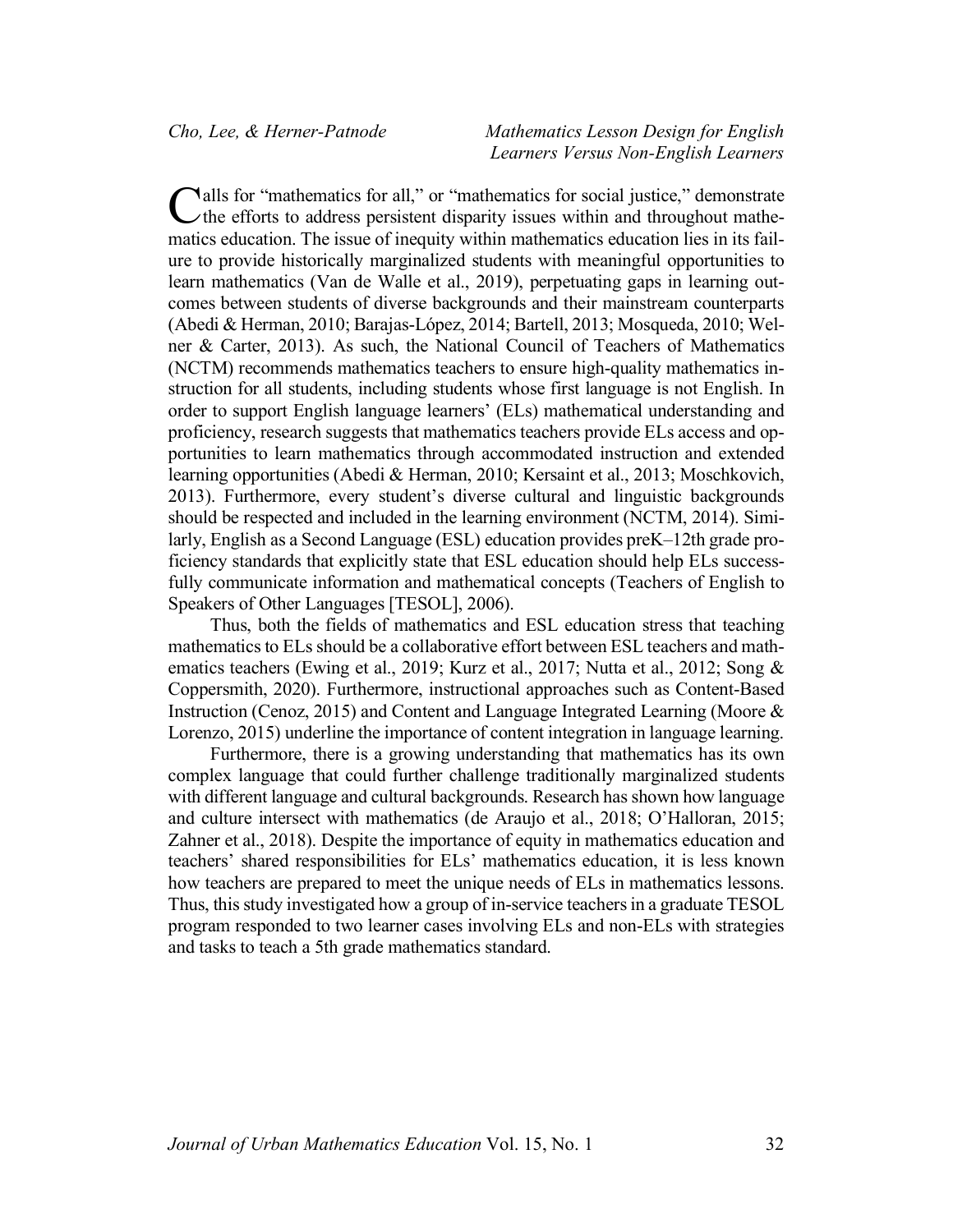## **Theoretical Perspectives and Literature Review**

The theoretical perspectives of equity and social justice as well as the intersection of mathematics, language, and culture provided us with a critical lens to examine the present study. The equity and social justice perspectives underpin culturally responsive mathematics teaching in that it promotes equal access to meaningful learning opportunities and empowers traditionally underprivileged students through academic engagement and success. The perspective that views mathematics education as an intersection of mathematics, language, and culture enabled us to study mathematics education for ELs in a more inclusive and comprehensive manner, as will be delineated in the ensuing sections.

#### *Mathematics Education From an Equity Perspective*

Mathematics education from an equity perspective concerns equal opportunities and access to mathematics learning for all learners. Research indicates that students of color are disproportionately placed in tracking and lower level mathematics courses, further preventing them from advancing their studies (Bartell, 2013; Gonzalez, 2009; Larnell et al., 2016). Welner and Carter (2013) argued achievement gaps are the direct result of opportunity gaps. The practice of tracking affects mathematics performance, but also low expectations and low quality of instruction leads to low student engagement (Larnell et al., 2016). Culturally relevant/responsive pedagogy, which Gloria Ladson-Billings (1995, 2014) pioneered and Gay (2010) expanded into curriculum, highlights the ways that teaching enables equity, social justice, and empowerment of students from diverse backgrounds. Specific to mathematics education, incorporating students' lived experiences, interests, and cultural backgrounds into mathematics lessons and curriculum is crucial (Banse et al., 2017; Driver & Powell, 2017). When students are able to make connections with mathematics concepts, learning improves. Thus, the equity perspective highlights the importance of meaningful opportunities for disadvantaged students. This is one way to manifest social justice in mathematics education.

Another way to address social justice is incorporation of mathematics lessons that help students understand, question, and critique social equity and justice issues (Felton-Koestler, 2020; Gower, 2015; Leonard et al., 2009). Felton-Koestler (2020) gave an example about a response to the events in Charlottesville where students discussed the difference between individual and institutional racism and were given graphs with topics such as median income by race from 1967–2014 and White and Black people's views about how far our country has come in addressing equal rights. The students then responded to specific questions about their reaction to the graphs. Students could also do further work examining the difference in median incomes (Morin et al., 2017) or examine the rates of segregation in large cities where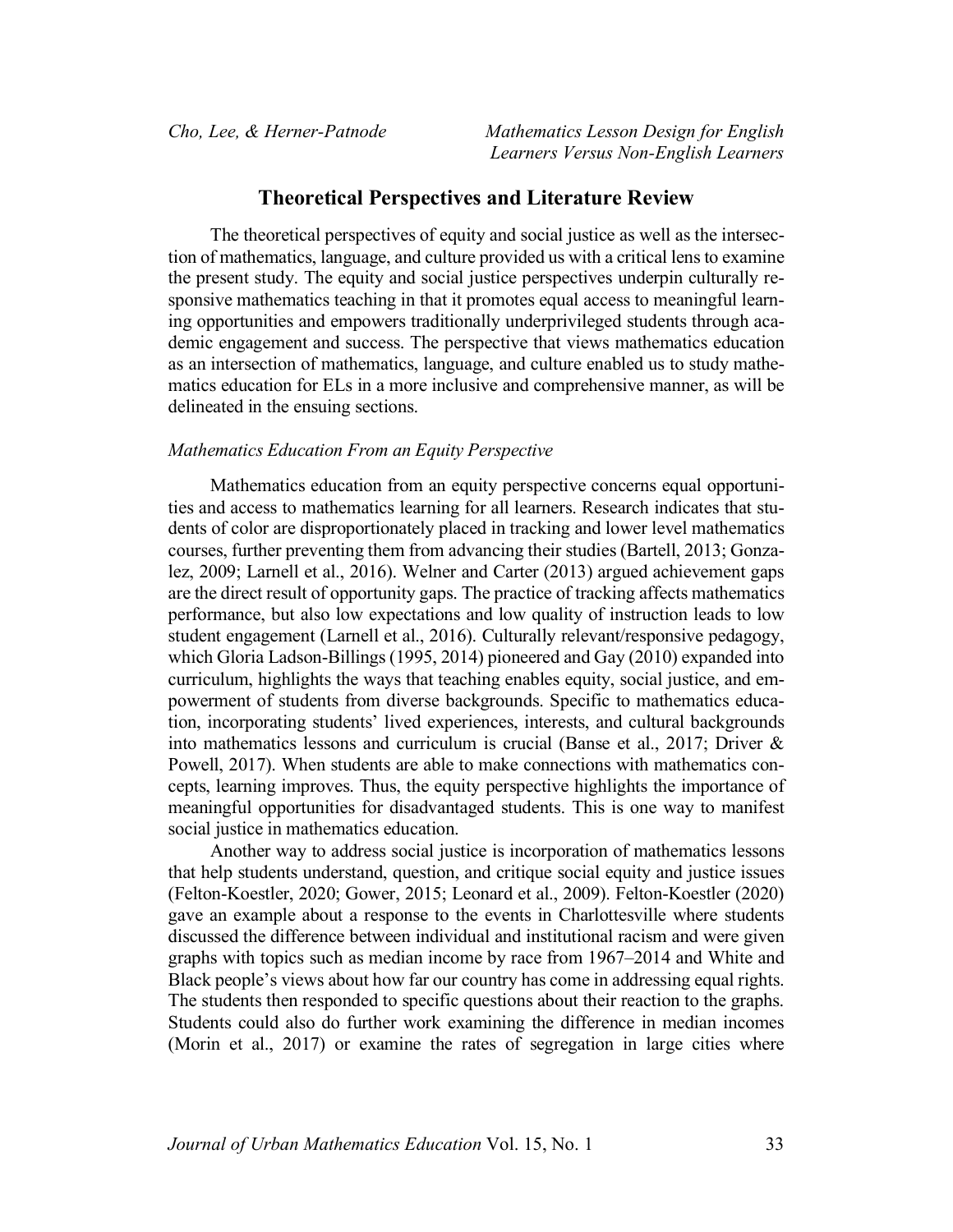demographic data is easily accessible (Felton-Koestler, 2020). Other examples that might be easier for elementary students include calculating revenue for fair trade and non-fair-trade chocolate bars or using population figures to determine the probability of being born in a different country (Gower, 2015).

#### *Intersection of Mathematics, Language, and Culture*

Unlike commonly held misconceptions that mathematics consists of numbers and words and therefore ELs can catch up to grade-level mathematics quickly (e.g., Simpson & Cole, 2015), a number of studies have explained that mathematics uses its own complex mathematics language and that different cultures may have different ways of presenting mathematical concepts (see de Araujo et al., 2018; O'Halloran, 2015). Supporting this claim, recent research on the mathematics education of ELs has expanded from focusing on only cognitive aspects—"how language might be a barrier for ELs' mathematics learning"—to a sociocultural aspect—"how ELs gain access to the mathematics register through teaching and learning processes" (de Araujo et al., 2018, p. 880). Although different studies have adopted different terms, such as *mathematics register*, *multi-modal,* or *multi-semiotic*, to describe approaches to mathematics language, they confirm that mathematical discourse has complexity and density with symbolic notations and images that convey meanings and commands (Civil, 2018; Moschokovich, 2015; O'Halloran, 2015). We further explore how languages and cultures have been presented in mathematics in other literature in the following sections.

*Mathematics intersecting with language*. Gee's (1989) concept of *discourse* views discourse as special ways of thinking, speaking, writing, and interacting with each other within the community of an academic field. Simpson and Cole's (2015) meta-analysis of the language of mathematics defines that mathematical discourse not only includes academic vocabulary but also grammar features and the ways that mathematics concepts/problems are organized and asked. The discourse of mathematics is also multi-semiotic in that numeric numbers, mathematical symbols, images, graphs, and charts have their own communicative meanings that could be understood and interpreted within the mathematics discourse community. For example, *x* in the problem  $x = 2(3+1)$  means "unknown number," which is to be solved, while the parentheses regulate the sequence of problem solving and "+" denotes a command to add. Furthermore, mathematical discourses include written text and spoken form, such as explaining multi-step problems, justifying the answer, and demonstrating the reasoning process. Thus, mathematical discourse is interlinked with the mathematical concepts rather than a discrete decontextualized language to learn (de Araujo et al., 2018; Peng et al., 2020).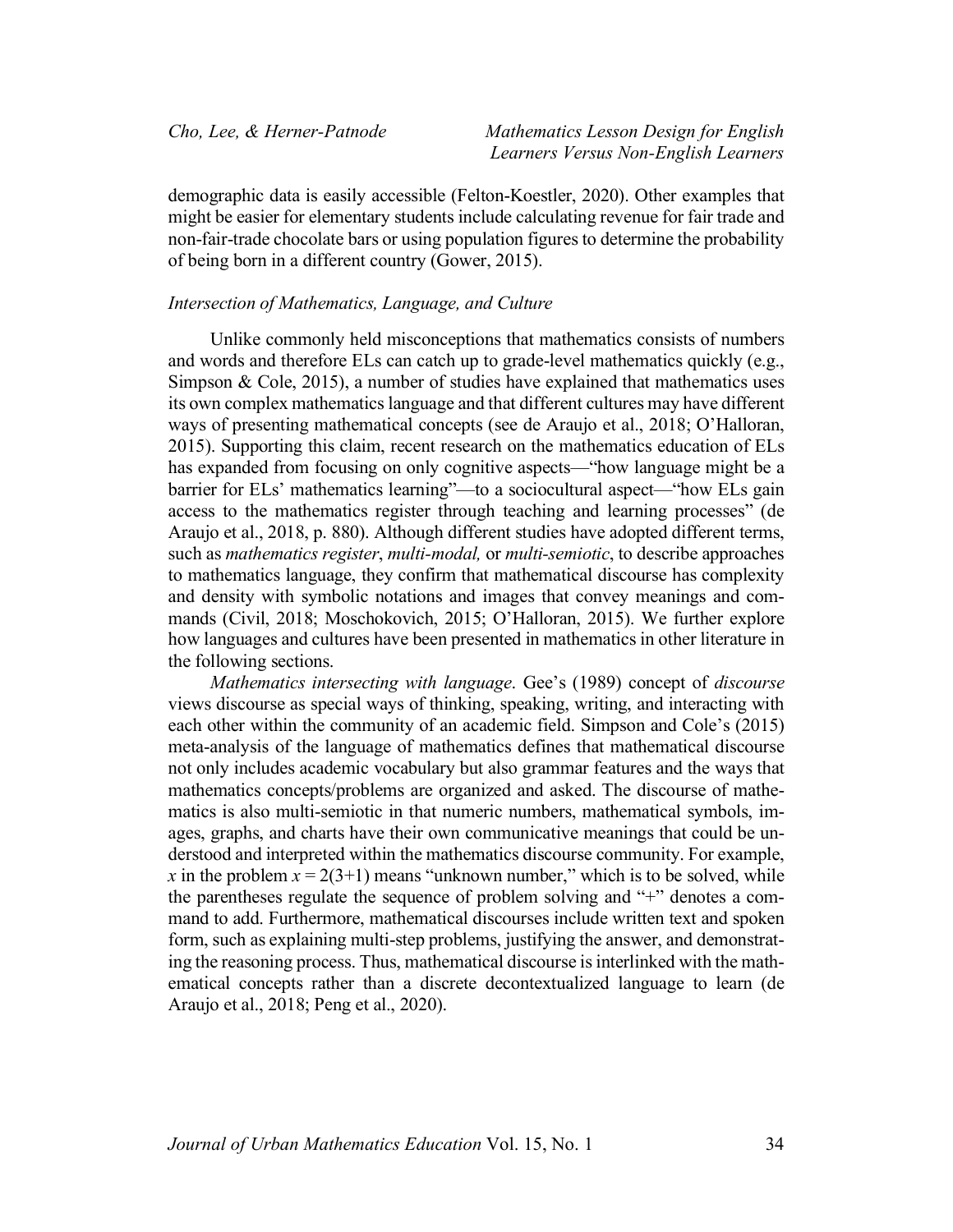Similarly, Zahner et al. (2018) identified languages that intersect in mathematics as "mathematical explanations, justification, generalization," "specialized notation and symbols," and "everyday language with content-specific language" (p. 34). Thus, some studies have suggested utilizing specifically focused instructional strategies to support mathematical language, particularly for ELs. For example, ELs can connect with these practices best when teachers use multiple resources and communication modes while encouraging students to use home languages as a resource (Chval & Pinnow, 2018; Sorto et al., 2014). Teacher modeling through think-alouds, reformulation or expansion of students' responses, and questioning also add to the effectiveness of the applied standards (Banse et al., 2017; Driver & Powell, 2017; Hansen-Thomas, 2009). Such mathematical discourse practices represent how students and teachers can process mathematical information and engage in teaching and learning of mathematics. Without the engagement of mathematical discourse, simple translation turned out to be ineffective in ELs' learning (Turkan & de Jong, 2018).

*Mathematics intersecting with culture*. The ways that culture intersects in mathematics can include integrating students' culture and cultural resources into mathematics instruction. Students' *funds of knowledge* and out-of-school mathematics-related activities could be incorporated into mathematics curriculum and lessons to help engage and empower students (Civil, 2014; González et al., 2005; Rios-Aguilar et al., 2011; Wagner, 2012).

More specifically, Wagner's (2012) study examined how a group of mathematics teachers incorporated students' out-of-school mathematics into their lessons, and she argued that the gaps between students' out-of-school mathematics practice and school curriculum have increased. In the endeavor to reduce this gap, Wagner provided a professional development program for in-service mathematics teachers through which she discovered four types of practices that the teachers had adopted. Among them, the most frequently employed practice was using cultural contexts in mathematics problems. For example, a teacher might use the image of a soccer field to introduce the concept of area. Although the authenticity of such activities is questionable because in real life students use soccer fields to play soccer rather than to measure the field, the practice is easily employable and could motivate students. Wagner (2012) further proposed that mathematics-embedded practice in out-ofschool contexts such as family grocery shopping could be the most authentic practice of mathematical concepts. However, it takes effort and time to identify authentic mathematics practices in students' households. Nevertheless, her study demonstrated how out-of-school activities representing students' culture, resources, and lived experiences could be well integrated into mathematics lessons.

Another illustration of cultural differences in mathematics education is when different cultures stress different skill sets. For example, U.S. mathematics education emphasizes demonstration of reasoning and proof processes, while some other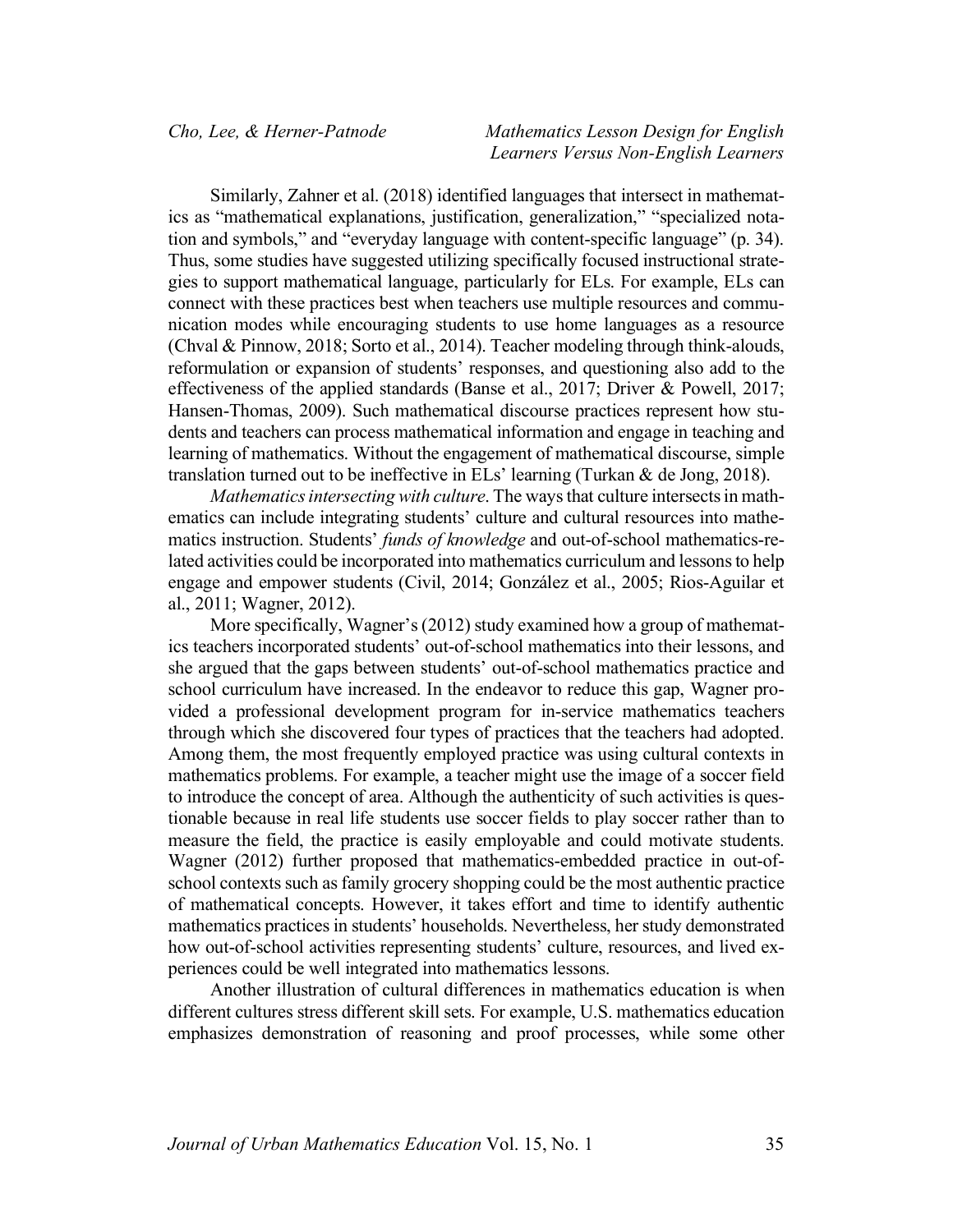cultures assume mental mathematics and do not necessarily emphasize students showing their thinking processes and reasoning steps (Yang & Huang, 2014). As another example, the methods of presenting decimals in thousands units by using commas and periods vary in different countries. Furthermore, how to do division can differ in other cultures (Son & Senk, 2010). Different metrics systems could further confuse students who are not used to U.S. measurement systems, such as "ounce," "pound," "inch," "feet," etc.

The collective results from these studies indicate that cultural aspects in mathematics education should not be overlooked. Rather, they should be actively utilized and integrated into mathematics lessons to help students learn. Hence, one of our focused analyses entailed how mathematics, language, and culture intersected in teachers' mathematics lesson development.

## **Research Methods**

For this study, we employed a qualitative descriptive study to seek how a group of in-service teachers approached mathematics instruction design for non-ELs versus for ELs. The main research question guiding our study was the following: How does a group of in-service teachers in a TESOL graduate program design mathematics lessons responding to learner-specific cases? Specifically, how different or similar were their instructional support and procedures for ELs versus non-ELs in their mathematics lesson?

#### *Research Contexts and Participants*

The participants of this study were a group of in-service teachers who were already certified in areas other than ESOL, such as Childhood Education and secondary level subject areas. They were taking TESOL graduate courses for an additional certificate in ESOL at the time of study. Among the participants  $(N = 23)$ , 14 teachers reported that they were certified in Childhood Education (Grades 1–6), while seven teachers reported that their certification area was in secondary subjects. Two teachers indicated that their initial certifications were in the category of "Other," such as bilingual education or special education. Twenty participants had received some form of training related to ESL from graduate and/or undergraduate courses as well as professional development workshops. In addition, all of the participants reported that they had worked with ELs. Their years of teaching experiences ranged from two to 20 years.

All participating teachers in the study were teaching in school districts in inner city settings where ELs make up about 15% of the entire population. According to 2018 state-wide mathematics assessment data, ELs performed approximately 31% to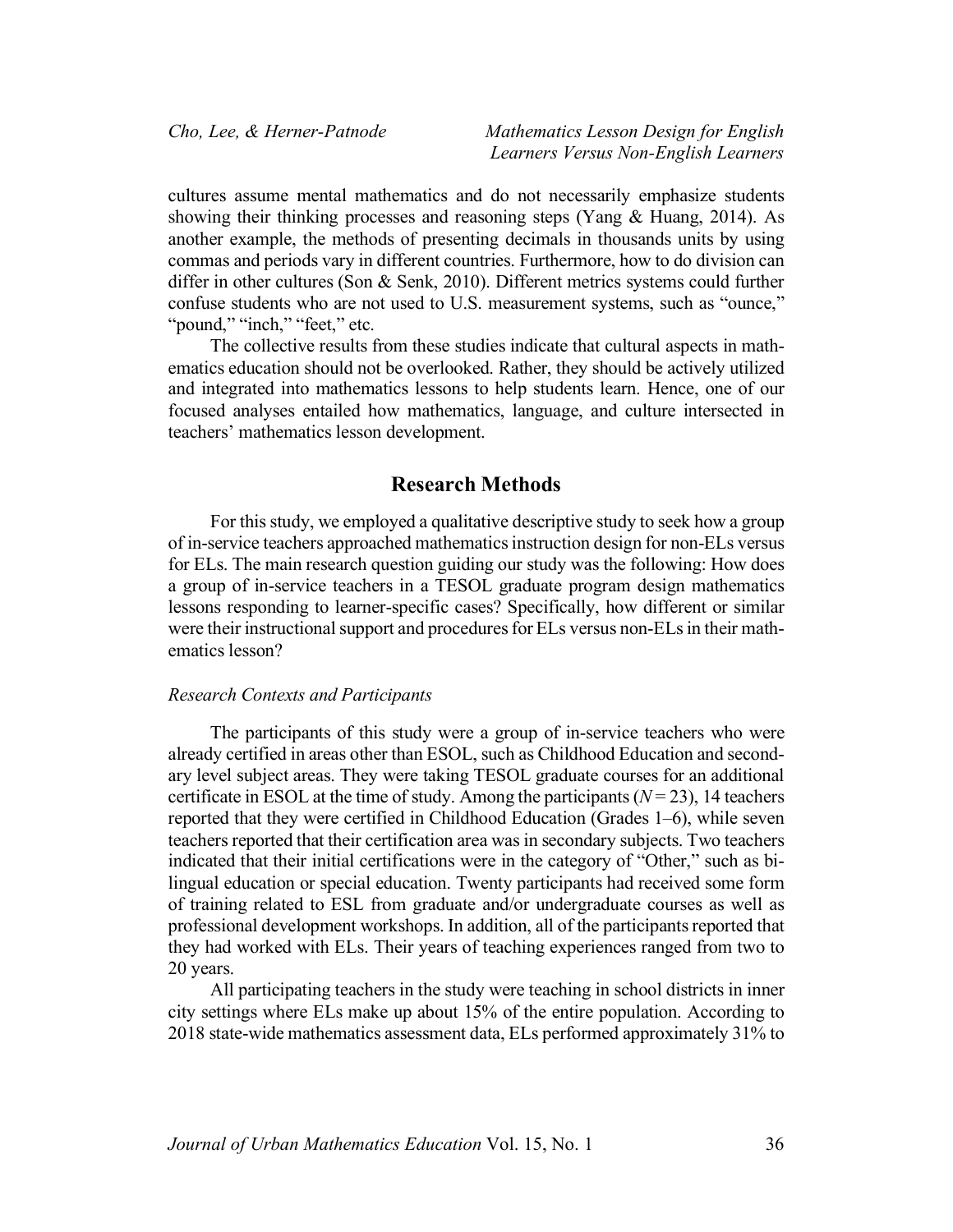33% lower than their non-EL counterparts (New York State Education Department, 2019). Although it is not clearly known to what degree the teachers had learned how to teach ELs, all of them had worked with ELs at the time of this study. Thus, it is fair to say that these participating teachers had been exposed to cultural and linguistic diversity on a daily basis and were familiar with ESL students. It is of note that teachers with more field experience and exposure to ELs better understand the interconnection of language and mathematics teaching than their counterparts (McLeman et al., 2012).

#### *Data Source and Instrument*

The study was conducted through a case study teaching approach, which allows teacher educators to present targeted experiences that connect the preK–12 classroom and methods courses (Jeffries & Maeder, 2011; Turkan & de Jong, 2018). According to Biza et al. (2007), teachers are invited to answer highly focused mathematical and pedagogical case study questions that allow them to generate best practice with scenarios similar to what they are facing or will face. Thus, the classroom scenario-based case study teaching approach has a clear purpose in that it helps teachers develop a deeper understanding of teaching mathematics to diverse students (Turkan & de Jong, 2018). Teacher educators find that classroom scenario-based cases are a valuable research data collection method because they approximate the situations and students they encounter in real classrooms (Erickson et al., 2021; Kennedy, 1999).

Upon IRB approval, the participating teachers enrolled in a TESOL graduate course that covered how to teach ELs across content areas, such as mathematics, science, social studies, and English language arts. The participants were asked to respond to two learner profiles with tasks and strategies right before they learned how to support ELs in mathematics lessons. First, a standard titled "Numbers and Operations—Fractions" was given to them with the following word problem: "If each person at a party will eat 1/4 of a pound of roast beef, and there will be 5 people at the party, how many pounds of roast beef will be needed? Between what two whole numbers does your answer lie?" Following this, two learner profiles were provided one for a general education non-EL, whom we named "Lenny," and one for an EL, whom we called "Marcella." Following this, the participants were asked to design the main body of the lesson with instructional strategies and tasks that serve students like Lenny and Marcella (see Appendix A). The word problem that was given within the standard was intentionally created because word problems present opportunities "to study culturally and linguistically responsive mathematics instruction, because of the role of context as well as linguistic complexities inherent in problems" (Driver  $\&$ Powell, 2017, p. 43). First, the provided word problem contextualized the mathematics standard that the participants needed to teach. Second, we wanted to examine how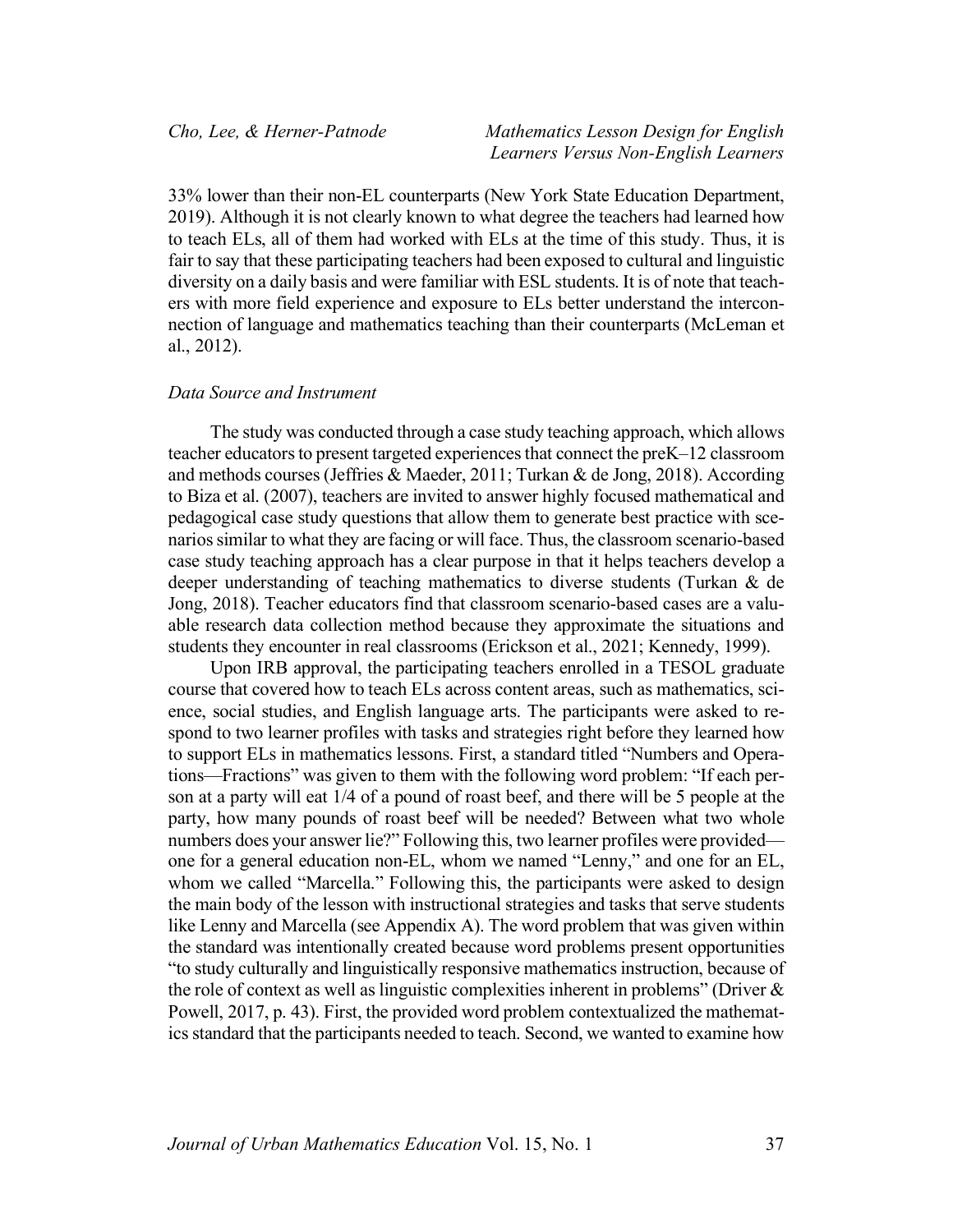the participating teachers handled the challenge of presenting a social situation, in this case a dinner party, and a measurement system that might not be relevant to learners. This particular word problem was not to trick the participating teachers but intended to find out how the teachers responded to the context of the story problem. The nature of the task was diagnostic with the intention of finding what these teachers already knew and what their needs were rather than measuring the impact of instruction.

#### *Data Analysis*

We adopted inductive content analysis to examine tasks and strategies that the teachers developed to teach a 5th grade mathematics standard on fractions to ELs and non-ELs. Content analysis has been used "to classify written or oral materials into identified categories of similar meanings" in descriptive research (Cho & Lee, 2014, p. 3). Our approach was inductive in that we drew the patterns and themes through multiple coding processes beginning with open coding as detailed below (Cho  $& \& \mathcal{L}$ ee, 2014; Schreier, 2012). Thomas (2006) defined the development of categories into a model or a framework with the outcome of an inductive analysis while conveying key themes and processes. The inductive reasoning approaches to open-ended response data involves finding patterns while analyzing the data without testing any pre-existing hypotheses or theories (Creswell, 2013; Thomas, 2006). This study followed the general inductive approach, coding steps, and the development of key themes processes (Creswell, 2015, Elliott, 2018; Richards, 2015).

The final themes of the study were developed through multiple steps (see Table 1). During the initial coding process, each of us identified processing codes in teachers' lesson designs (first-level code). These processing codes were a word or a phrase, such as "home language," "student interests," "manipulative," "explain," and "stepby-step breakdown." For example, when Teacher #23 responded to Lenny, "I would use a number line and manipulatives such as fraction tiles to help Lenny solve the problems and master the skill of multiplying with fractions," our processing code was "manipulatives" for "fraction tiles" and "number line." In comparison, when the same teacher responded to Marcella, "She can join another group in the class in order to be assisted by her classmates who may be on a higher level of English than her, but working collaboratively with her peers will help her even more," our processing codes were "peer tutoring" and "home language."

Second, we, as a group, compared our own processing codes with each other and reached a consensus on a set of categories through discussions. For example, we categorized the processing code "manipulatives" as "instructional resources" and "home language" as "language support." These categories were "language support," "cultural support," "instructional resources," "instructional procedures," and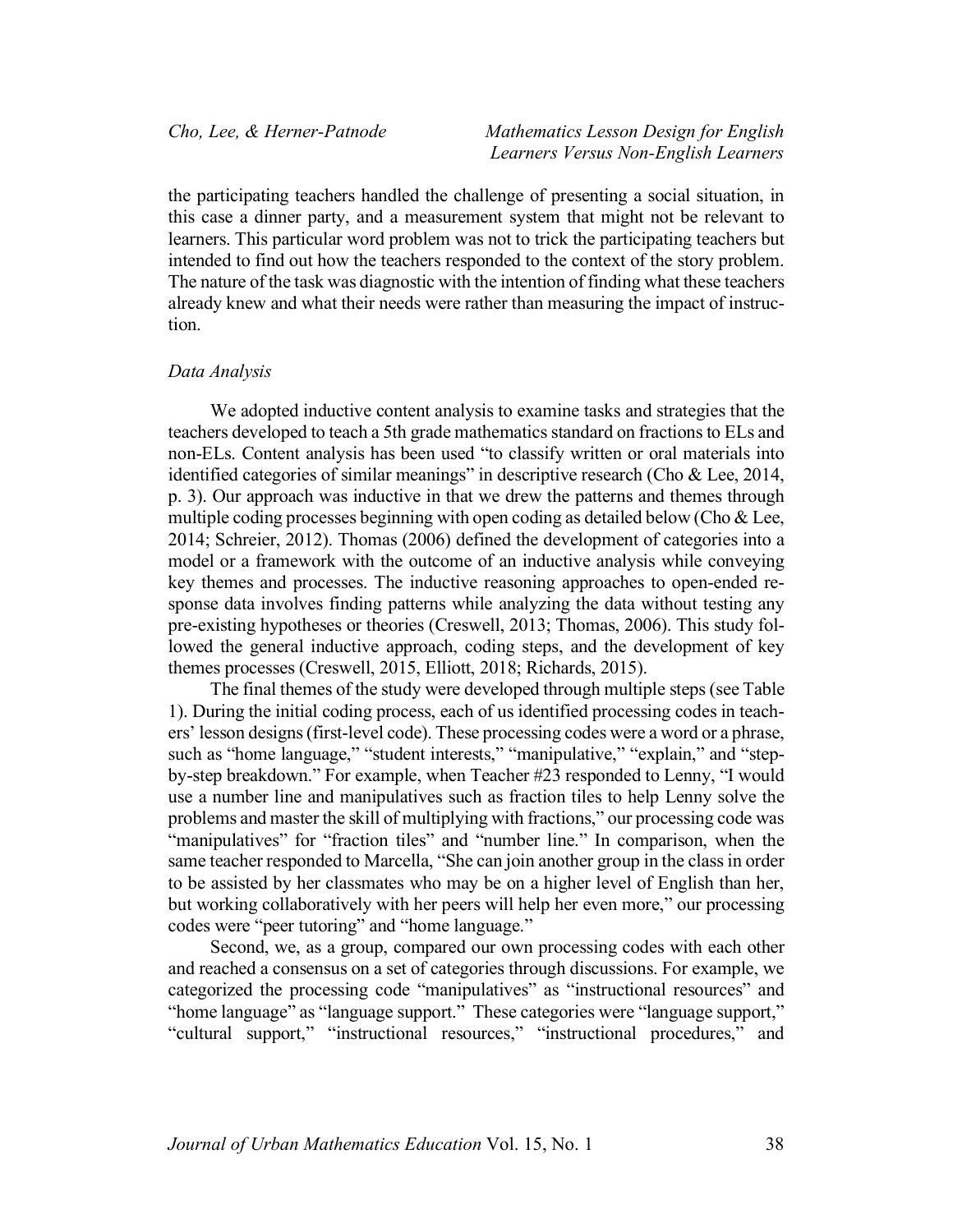"collaborative learning." In this phase, we also analyzed frequencies of these patterns. Although our initial intention was not to quantify qualitative data, similar recurring remarks afforded us the opportunity to quantify for clear comparison between ELs and non-ELs. Next, we reread the original data to confirm and/or find further nuanced patterns. For instance, we found "language support" could be divided into general language (English or home language) and mathematical discourse. Finally, we developed these patterns into a few themes from two main theoretical perspectives—equity and intersection—as we will describe them in the following sections.

As far as credibility of data and analysis is concerned, the participating teachers were assured that their lesson designs would not be graded and completion itself would be considered as participation in class. There were no time and space restrictions in their responses (see Appendix B for a single entire example). At the analysis level, the researchers, who specialize in mathematics, ESL, and Special Education, respectively, went through multiple steps of coding individually and together.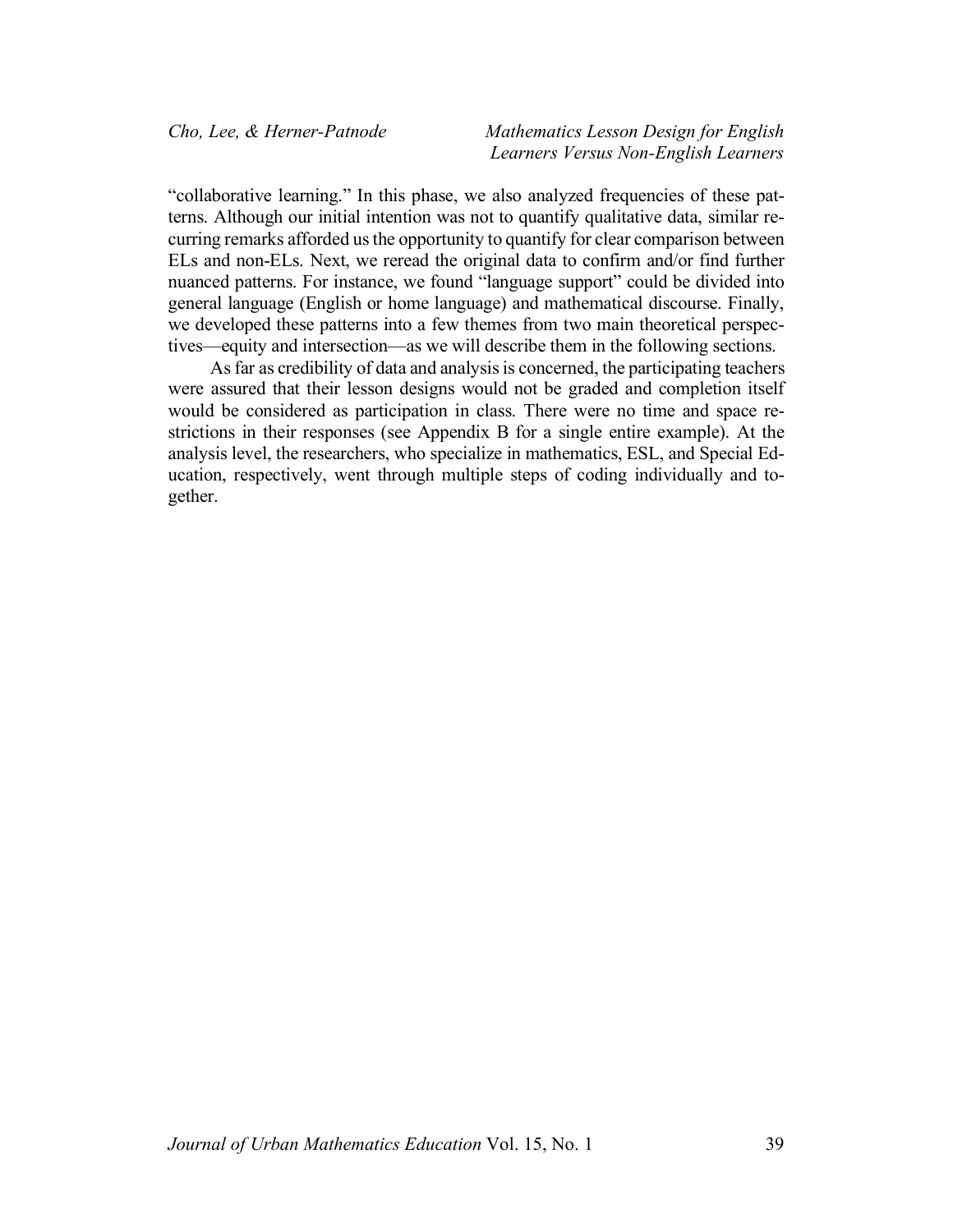|                                                             |                                                   | Step 3                                           |                                                        |
|-------------------------------------------------------------|---------------------------------------------------|--------------------------------------------------|--------------------------------------------------------|
| Common<br>Codes/<br>Categories                              | Frequency<br>(Non-EL vs.<br>$EL)$ &<br>Percentage | Emerging<br>Themes from<br>Equity<br>Perspective | Emerging<br>Themes from<br>Intersection<br>Perspective |
| Language<br>Support<br>English<br>language;<br>Mathematical | 2 vs. 15<br>$(9.5\%$ vs.<br>$71.4\%$              | Participation<br>in Learning<br>Expectations     | Language<br>Support<br>Cultural<br>Support             |
|                                                             |                                                   | of Instruction                                   | Mathematical                                           |
| Support                                                     | $(19\% \text{ vs. }$<br>$14.3\%$                  |                                                  | Support                                                |
| Instructional<br>Resources<br>(Digital<br>Resources)        | 13 vs. 10<br>$(61.9\%$ vs.<br>$47.6\%$            |                                                  |                                                        |
| Instructional<br>Procedures<br>*Discovery                   | $3 \text{ vs. } 0$<br>(14.3%<br>$vs. 0\%)$        |                                                  |                                                        |
| Collaborative<br>Learning                                   | 7 vs.11<br>$(33.3\%$ vs.                          |                                                  |                                                        |
|                                                             | discourse<br>Cultural                             | Step 2<br>4 vs. 3<br>$52.4\%$                    | and Quality                                            |

# *Table 1* **Coding Steps of Lesson Design Data Analysis**

*Note*. Although 23 teachers participated in this study, two teachers who did not design the lessons were removed from the analysis. Some teachers adopted multiple resources, such as charts, graphic organizers, and manipulatives. Instead of counting these as three separate categories, they were counted as one.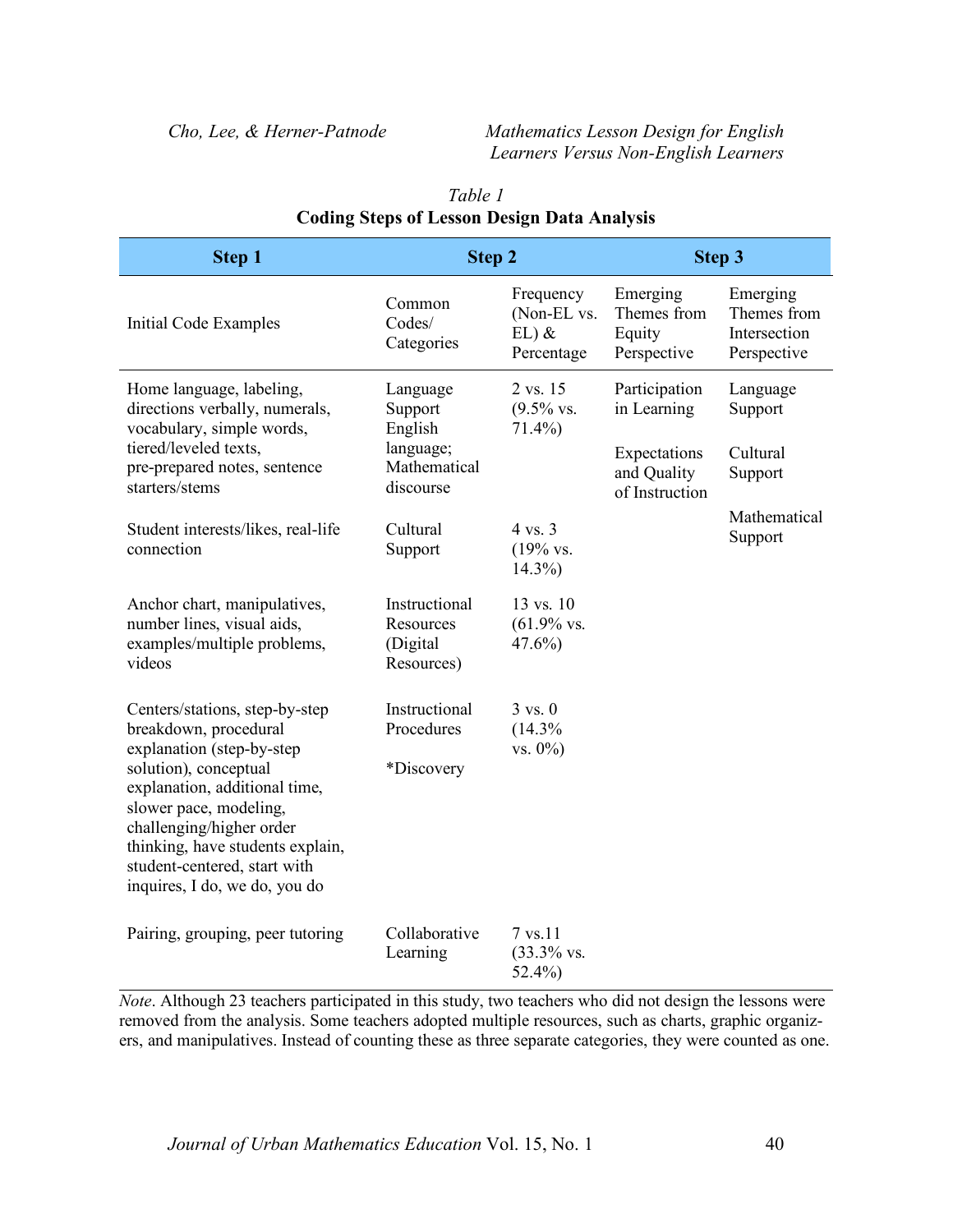# **Findings**

The results showed the patterns of "language support," "culture support," "instructional resources," "instructional organization/procedures," and "collaborative learning." What follows is our quantified analysis in each category to see how ELs were supported differently or similarly from non-ELs. Furthermore, results from content analysis of the teachers' lesson tasks and strategies for ELs and for non-ELs will be presented while taking a few supportive examples of the data in order to corroborate our claims.

#### *Language Support*

Findings show teachers chose two types of language support: general language and mathematical discourse. General language support includes translations, simplified English sentences and words, and labeling in a home language. Mathematical discourse concerns mathematical reasoning, questioning, concluding, and showing understanding the steps in mathematical problems.

More than 70% of teachers in this study adopted translation, labels, sentence starters and stems, and home language use to support Marcella. In contrast, about 10% of teachers adopted mathematics discourse for Lenny (non-EL).

For example, Teacher #13 stated, "I would provide her [Marcella] with a vocabulary list of mathematical terms in both English and Spanish, so she can learn key vocabulary in English… Mathematics has many cognates in Spanish, and therefore I can make connections." In addition to providing terms in the ELs' home language, teachers used sentence stems or starters, as is shown in the following excerpt.

For Marcella, I would have sentence strips for her that says equality multiple by equals to  $\blacksquare$  I would also break down the story problem into parts guiding Marcella through it and modify the language of the story problem (Teacher #12).

It is noteworthy that teachers who explicitly introduced mathematics vocabulary and discourse to Lenny failed to do the same for Marcella. For instance, Teacher #12 (Childhood Education Certificate) stated in the design for Lenny, "…first explain vocabulary words: multiplication, fraction, whole number, product and equation." Another example is Teacher #6, who mentioned, "I would have Lenny work with a small group to share 3 strategies and engage in active mathematics discourse using domain vocabulary." The very same teachers, however, decided to provide to Marcella "a mathematical dictionary and have her work with a push-in ESL teacher to work on her basic knowledge of English." Although mathematical discourse is different from language translation and simple vocabulary instruction, teachers' lesson design tended to focus on general language support rather than mathematical discourse.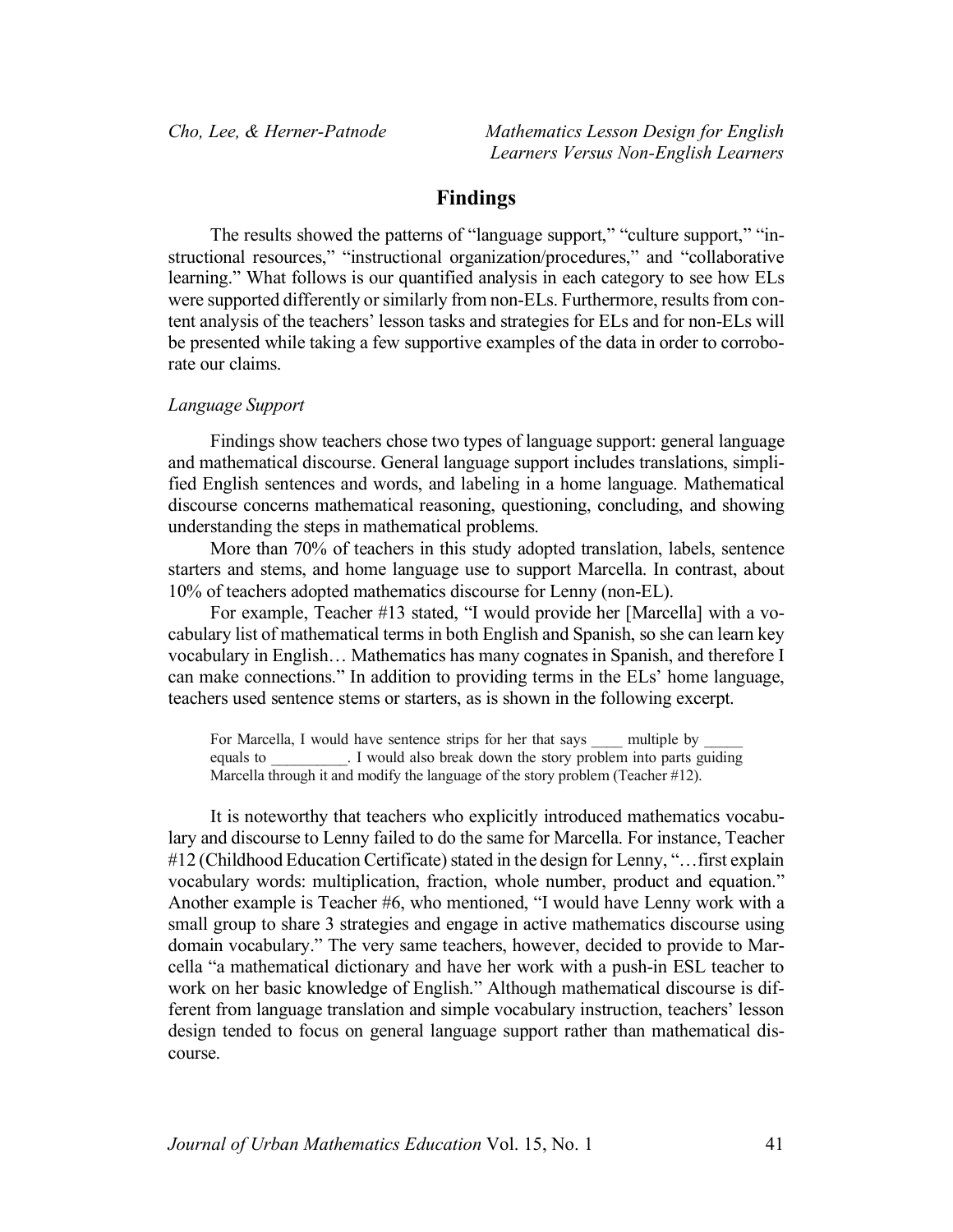## *Cultural Support*

Culturally responsive teaching encompasses integrating students' experiences, interests, likes, and real-life connections in mathematics lessons. Despite this broad view of cultural support in this study, approximately 20% of the teachers integrated the student's culture into their mathematics lesson for Lenny, whereas less than 15% of the teachers mentioned incorporating Marcella's culture. Among them, two teachers (#4  $\&$  #16) mentioned culture both for Lenny and Marcella but slightly differently.

For example, Teacher #4 proposed that "I would create a story with elements that Marcella may be familiar with based on my conversations with her about her culture. So maybe instead of using pizza as an object that can be cut into pieces, I could refer to a soft taco or maybe a plantain." The same teacher used pizza slice examples for Lenny. Teacher #16 similarly claimed that having real-life examples such as food is a great way to engage Marcella in the lesson because she would feel "more involved." Aside from these two examples, teachers did not consider students' cultural backgrounds overall in lesson development.

#### *Instructional Resources*

Instructional resources include not only traditional hands-on materials, such as manipulatives and drawings, but also digital materials, such as internet interactive activities and instructional video clips. A variety of instructional resources could engage students' learning and enhance their mathematics learning. In particular, handson approaches coupled with visual aids and multimedia sources help ELs learn mathematical concepts while they are still developing English language skills (Hur & Suh, 2012).

In the present study, the majority of teachers adopted a variety of instructional resources, such as number lines, manipulatives, visual aids, and anchor/reference charts, in their lesson development. However, only two teachers indicated they would use digital resources (e.g., instructional video clips) for both Lenny and Marcella. For instance, Teacher #2 and Teacher #15 both used similar manipulatives and described how they would use them: "She [Marcella] would be given fraction bars and divide them into fourths. She will then color in ¼ of them. She will also cut and paste colored squares on  $\frac{1}{4}$  of a fraction bar until she has colored manipulatives to use." Another example came from Teacher #18 and regarded Lenny: "Using a graphic organizer, draw out the fractions that are needed to solve this problem. Then make a model with manipulatives once the drawings are complete." The same teacher stated, "provide manipulatives along with other necessary visuals before beginning the story problem. Have students work with a peer to 'act out' story problem with manipulatives." It was obvious that all participating teachers were cognizant of the importance of handson materials when students learn mathematics, whether they be an EL or non-EL.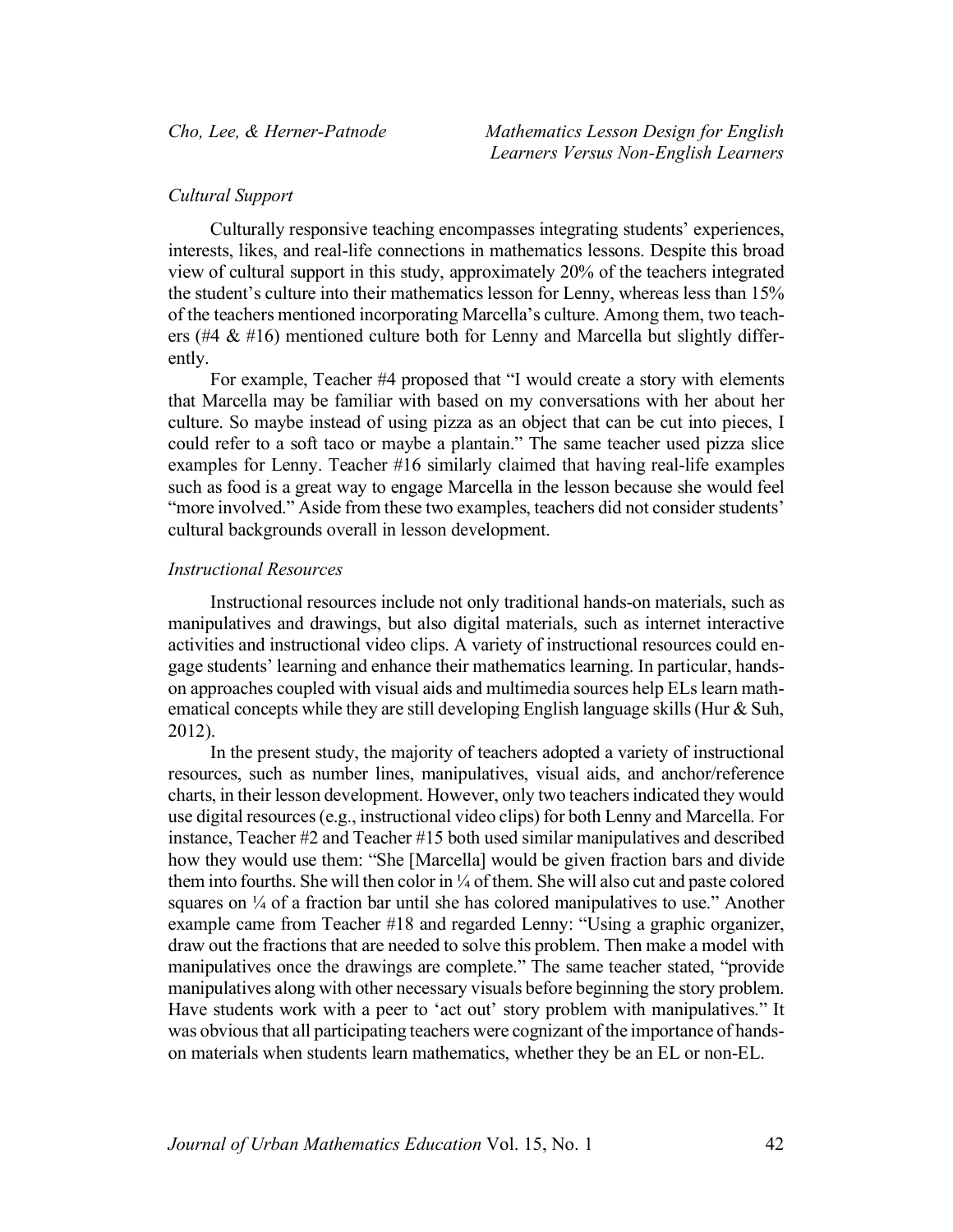An intriguing result, however, is that approximately 62% of the teachers adopted a variety of instructional resources for Lenny, while 48% the teachers considered using instructional resources for Marcella. Although it is expected that Marcella would need far more instructional resources to increase comprehensibility of new mathematical concepts, the results indicate that this did not happen.

#### *Collaborative Learning*

Collaborative learning in the form of group or pair work has been promoted for student engagement in learning. Learners can accomplish more when they work together with more experienced/advanced peers than when they work independently. An additional benefit for ELs is they feel less anxiety in group settings than in whole class or individual situations, which yields positive influences on their lesson engagement (Takeuchi, 2016).

Although teachers in this study embraced collaborative learning strategies for Marcella more than for Lenny (52.4% vs. 33.3%, respectively), their reasoning for implementing collaborative work was not always the same. Teachers chose group work for Lenny to encourage the sharing of solutions or collaborative problem solving. For instance, Teacher #3 stated, "After they have a few minutes to work on their own I would then put them in a group so they can discuss their different answers and strategies they used." Another teacher (#22) proposed using the group activity of genuine collaboration for coming up with a solution rather than for simply sharing ideas: "Group must identify the key pieces of information and set up a solution using given information and solve."

On the other hand, the main purposes of collaborative learning for Marcella were to provide language support, as Teacher #20 put: "I would also have her work with a partner that speaks Spanish as well as English if I had a bilingual student in my class who could assist with translating and partake in mathematics discussion with her." Similarly, Teacher #23 stated, "Marcella can join another group in the class in order to be assisted by her classmates who may be on a higher-level English than her." These examples confirm that teachers tend to view group work as an opportunity to help Marcella with language rather than true collaboration to solve the problem and to share solutions.

An additional thought-provoking finding in collaborative learning was peer support with different expectations. For example, two teachers, #10 and #16, mentioned asking Lenny to be a tutor to help other students. Teacher #10 noted, "He [Lenny] will work with another student who may be struggling, explaining steps he took to solve the problem." In contrast, most teachers viewed Marcella as a help receiver in group work, rationalizing that she needed help in language, vocabulary, and content skills.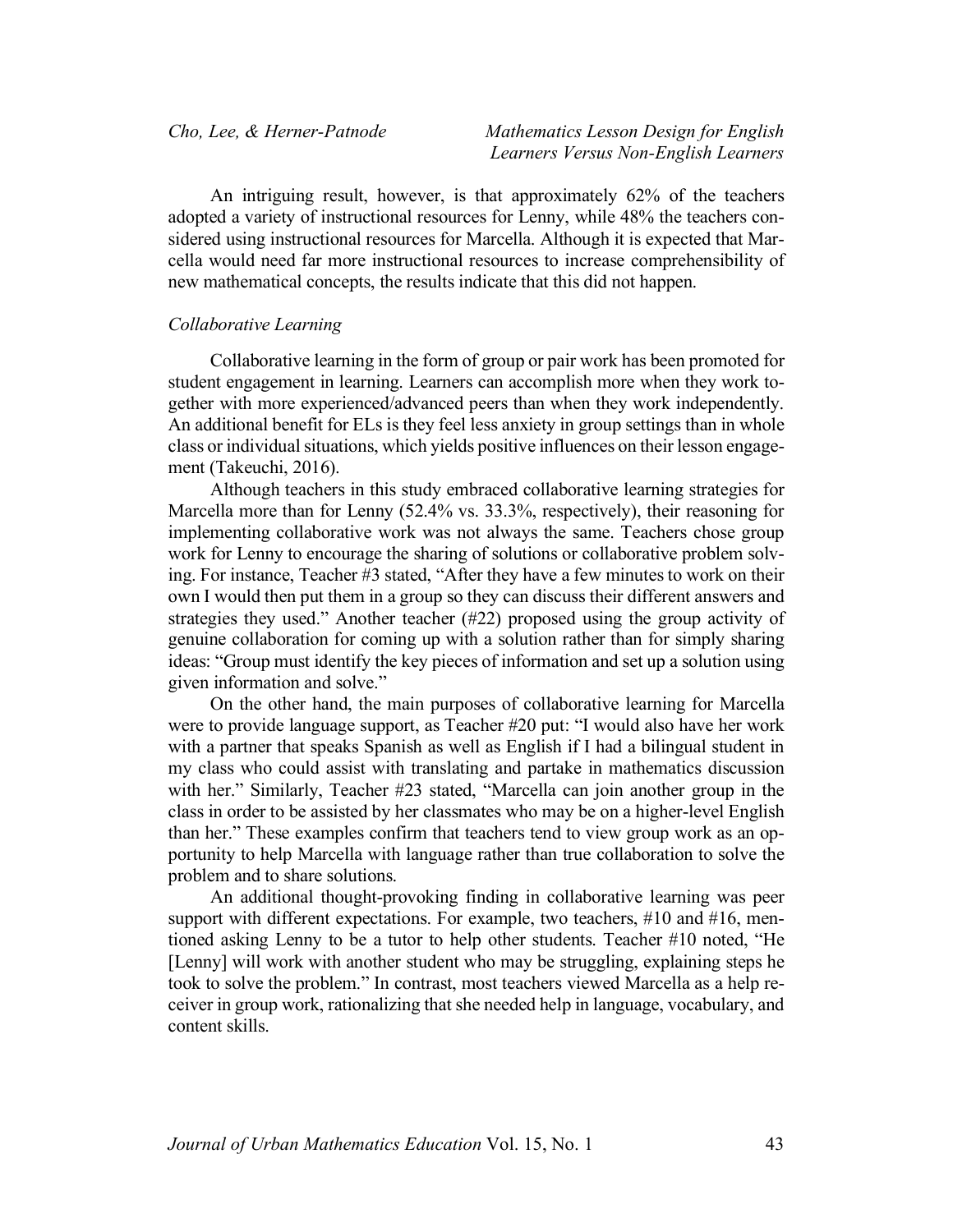#### *Instructional Organization*

While analyzing the data, we noticed how teachers organized their instruction differently for ELs versus for non-ELs. One was the discovery learning approach versus explicit explanations as well as the use of guided scaffolding. Guided scaffolding utilizes step-by-step procedures to increase student independence in learning. At least three teachers adopted inquiry-based and discovery learning for Lenny, but no teacher attempted to employ a discovery learning strategy for Marcella. For example, these teachers began the lesson with an exploratory challenge, as Teacher #3 stated: "For this student [Lenny] I would use the upside-down mathematics approach where I would present the class with an open-ended question based on fractions." Interestingly however, the same teacher chose teacher-led explicit instruction for Marcella: "I would introduce multiplying fractions. I would present Marcella with the rule on multiplying fractions using an example." Aside from the three exceptions that adopted discovery-oriented instruction for Lenny, there was a pattern that teachers chose to explicitly explain and model mathematical concepts rather than encourage learners to discover them.

## **Discussion**

While we analyzed how the participating teachers designed a mathematics lesson when instructional cases were given for Lenny (non-EL) and for Marcella (EL) in their instructional support, approaches, and procedures, we discovered a few salient themes drawn from the emerging patterns. They include different quality of instruction and teachers' different expectations for ELs versus non-ELs as well as language support that has little connection with mathematical discourse and culture for ELs. In this section, we will discuss our findings around themes while comparing them with previously published studies.

#### *Quality and Expectation From an Equity Perspective*

*Participation in learning*. Collaborative learning has its own merits in that students often feel safe and confident in group settings and improve engagement and eventually understanding (Nebesniak & Heaton, 2010). However, the patterns of participation and engagement, which were based on teachers' expectations, paints Marcella as a passive learner. For example, some teachers viewed Lenny (non-EL) as an active learner and contributor to class, as he could serve as a tutor to other students. In contrast, they perceived Marcella (EL) as needing assistance. It is of note that Marcella has the grade-level mathematics and literacy skills in her first language. However, her limited English skills put her in a passive learning role, reducing her participation and power. ELs' mathematical contributions are not considered, and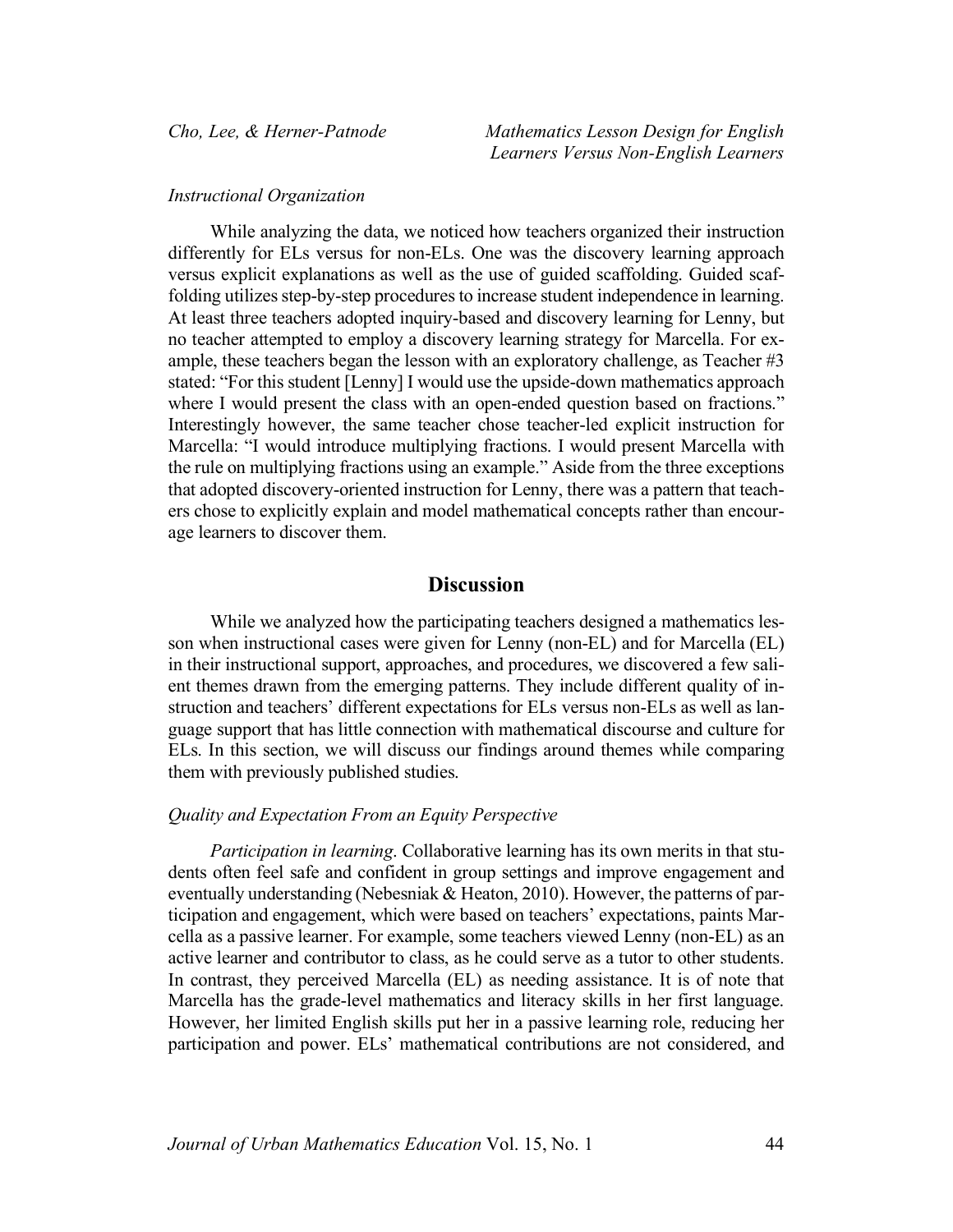their passive role is cemented as a receiver of help (Turner et al., 2012). Although our study did not specifically investigate how Marcella's gender interplays with her being an EL, teachers may inadvertently underestimate female students' abilities under the assumption that they may not be good at mathematics (see Amador, 2018; Clark et al., 2014).

*Quality of mathematics instruction*. There were very little in-depth explanations of mathematics strategies for teaching fractions with conceptual models, unlike Moschkovich's (2015) view of mathematical academic literacy that encompasses proficiency, practice, and discourse. Although teachers adopted instructional strategies such as an anchor chart, fraction strips, and modeling, their lessons focused more on resources rather than how to use the resources to teach the mathematics concepts. For example, Teacher # 16 had a higher expectation for Lenny: "Since he is at grade level, giving him challenging word problems or higher order thinking problems, will challenge him into developing higher skills in that content area." Although the same teacher acknowledged Marcella's strong first language literacy skills and average mathematics skills, her instructional strategy was to use translation until Marcella became comfortable. Very similarly, another teacher, Teacher #20, showed she had high expectations for Lenny and stated, "I would challenge Lenny by asking him to represent his answer on a line plot and also in some type of picture or chart." These examples imply that the participants' quality of mathematics instruction suffered from different expectations of what Lenny and what Marcella can do. This finding confirms Abedi and Herman's (2010) study that reported that ELs had lower levels of learning opportunities compared to non-ELs, which, in turn, negatively influenced their performance. Teachers often adapt and modify lessons for students with special needs, including ELs. The problem, however, is that they tend to choose something "easier" for them and "provide fewer opportunities for students to connect ideas and build knowledge—thereby impeding, not supporting, learning" (Van de Walle et al., 2019, p. 26). Our findings are consistent with previous research that has found limited meaningful learning opportunities for ELs.

#### *Language-Heavy Support From an Intersection Perspective*

From a perspective that mathematics education for ELs intersects with culture and language (Aguirre & del Rosario Zavala, 2013; Van de Walle et al., 2019), we found that most teachers employed translation-based and simplified language support for Marcella. Language proficiency of ELs is different from mathematical knowledge and discourse (Turkan & de Jong, 2018). Multiple ways to scaffold mathematics discourse include using questioning, repetition, elaboration, think-aloud, and consistent incorporation of mathematical discourse using modeling and elicitation rather than simple vocabulary instruction or translation (Banse et al., 2017; Hansen-Thomas, 2009). Song and Coppersmith's (2020) study also found that teachers who had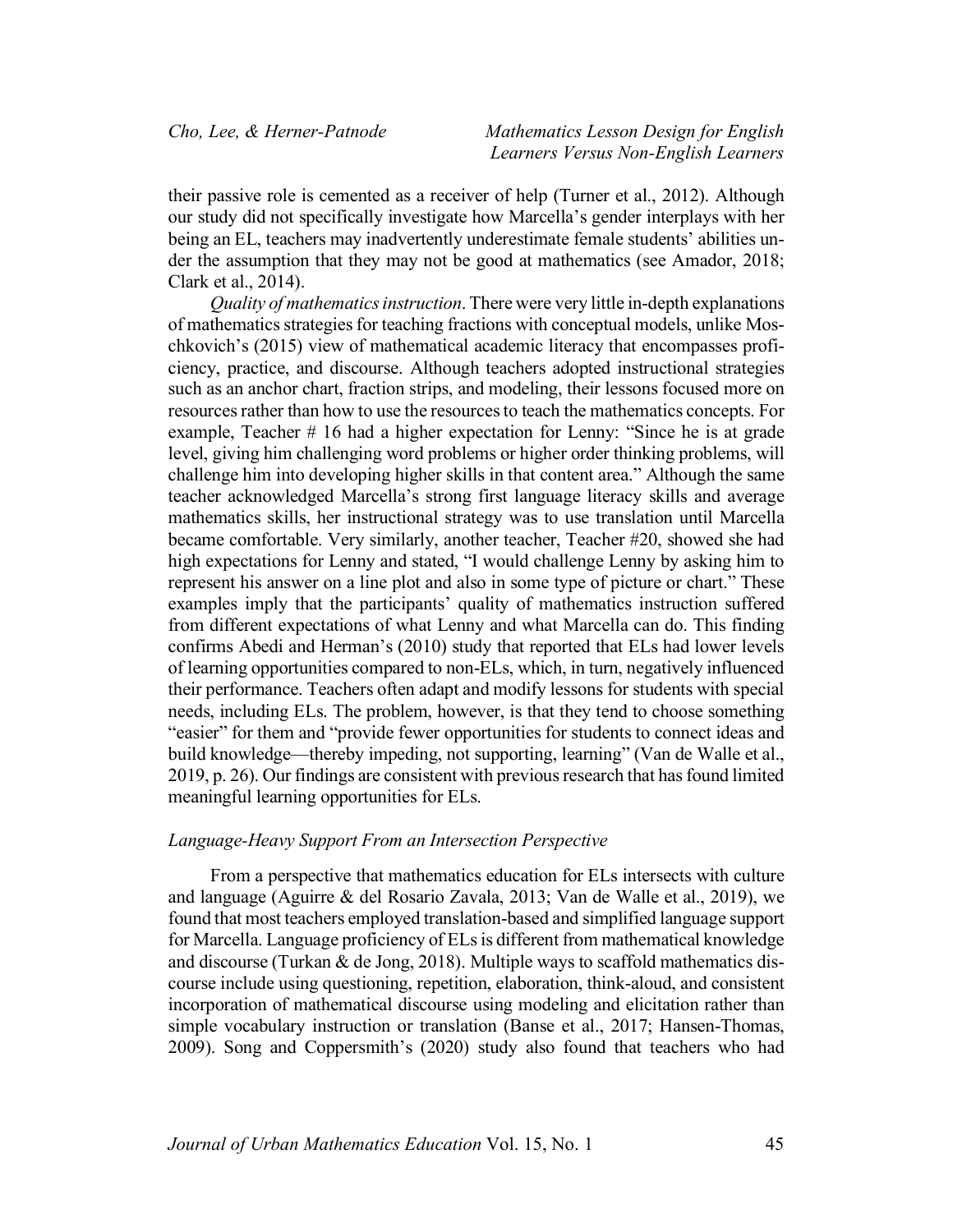completed a professional development training on how to support ELs still did not engage ELs with mathematical discourse in their classroom applications.

What these studies commonly point out is that simple translation or English language proficiency itself fails to view the complexity of mathematical discourse that could be taught within the mathematical conceptual understandings. Yet, the teachers of this study often chose simple translations and labeling to support ELs and how mathematical concepts, culture, and language are interlinked in mathematical problem solving was little considered.

Another compelling finding was the lack of cultural support and presence in mathematics problems and instruction. To our surprise, none of the participants raised questions about the word problem, the context of which was a dinner party, or the fraction example being based on a pound of roast beef. This word problem is not relevant to students' cultural backgrounds or interests. Furthermore, non-U.S. countries use metric-systems that do not include pounds or ounces. However, no teachers pointed out these discrepancies.

# **Conclusion**

This study investigated how a group of teachers in a TESOL graduate program developed strategies and tasks in response to two learner profiles—EL and non-EL. Teachers more actively reasoned why they chose certain instructional strategies in the case of Marcella and cared about providing language support in their lesson designs. However, from the equity perspective that concerns equal meaningful learning opportunities for ELs, their lessons fell short of creating these opportunities. Furthermore, their heavy language support with little mathematical conceptual development or cultural integration proved that the teachers did not have a full understanding of the intricate interconnections between mathematics, language, and culture despite their exposure to ESL training and experience working with ELs.

## **Limitations and Implications**

This study has a few limitations. The number of participants is small with convenient sampling, which makes the findings difficult to generalize or translate into other contexts. In addition, the teachers were not instructed to design an actual lesson plan but to respond to the case with instructional strategies and tasks. This might have hampered their lesson development. Despite the merits of the case approach that could be used in a methods course to approximate the actual teaching contexts, there might be discrepancies between what teachers plan to do and what they actually do in a real classroom.

In spite of these limitations, our study shed light on a few critical issues that teacher education programs of mathematics education and ESL education should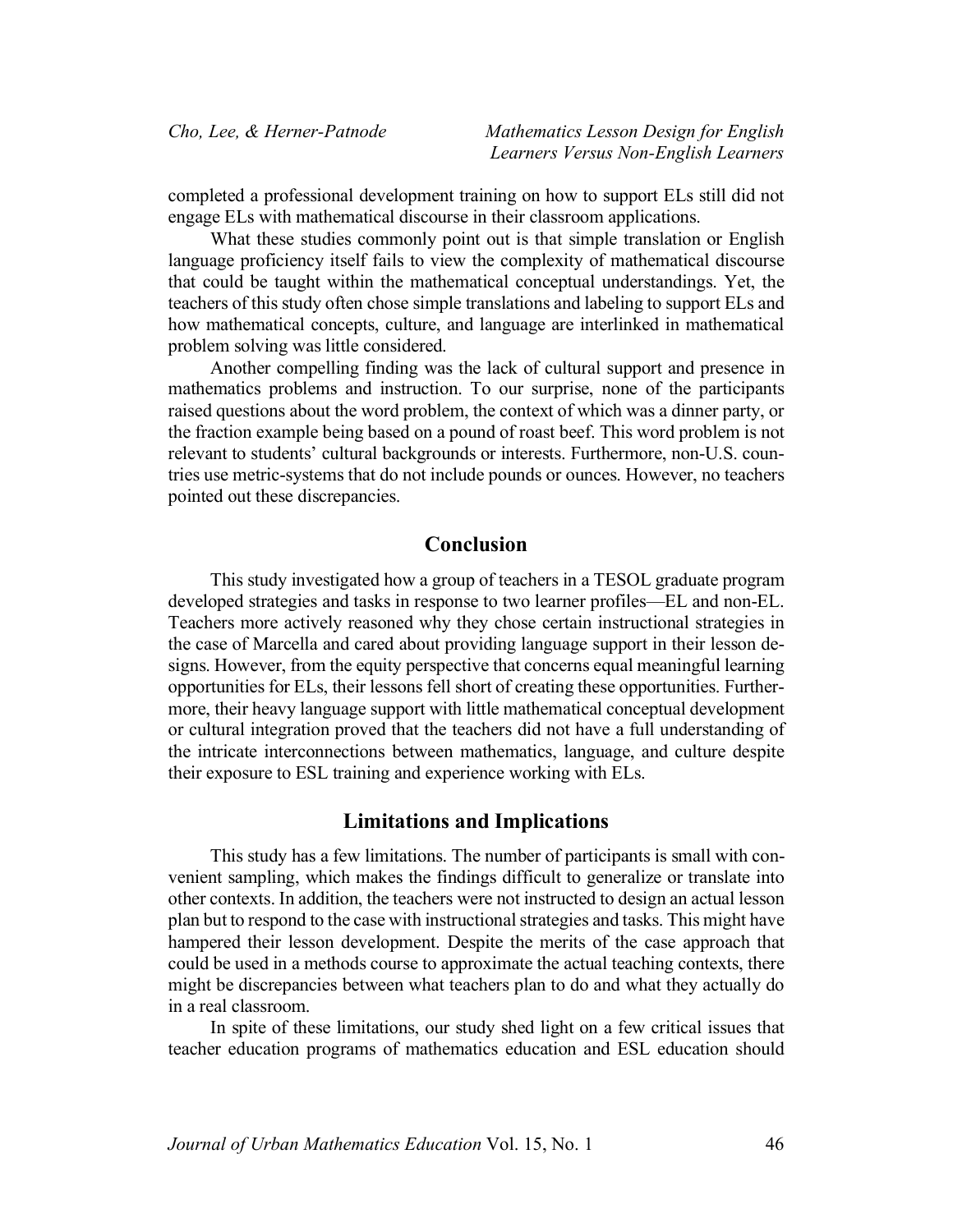consider. As our findings show, teachers tended to have different expectations for ELs as passive learners and mistake lack of language proficiency for lack of mathematical understanding. This prevented genuine engagement opportunities. Simple translations and providing native language support are not enough for ELs to improve mathematical discourse. High expectations and quality mathematics instruction should be ensured while educating traditionally marginalized students. Conspicuously, the lack of cultural integration into mathematics problems points to the need for culturally responsive teaching, which further promotes equity of learning. Specifically, pre- and in-service teachers need self-reflection, asking themselves how their lessons help their students connect mathematics with real-world situations in their lives. Deliberate planning for mathematics problems entailing social issues could also cultivate students' awareness of social justice while learning mathematics. Finally, what it means to create equal opportunities to learn mathematics and what it means to teach social justice through mathematics instruction for teachers of ELs warrants further investigation.

#### **References**

- Abedi, J., & Herman, J. (2010). Assessing English language learners' opportunity to learn mathematics: Issues and limitations. *Teachers College Record, 112*(3), 723–746. https://doi.org/10.1177%2F016146811011200301
- Aguirre, J. M., & del Rosario Zavala, M. (2013). Making culturally responsive mathematics teaching explicit: A lesson analysis tool. *Pedagogies: An International Journal, 8*(2), 163–190. https://doi.org/10.1080/1554480X.2013.768518
- Amador, J. M. (2018). Teachers' gender considerations during elementary mathematics lesson design. *School Science & Mathematics*, *118*(7), 290–299. https://doi.org/10.1111/ssm.12299
- Banse, H. W., Palacios, N. A., Merritt, E. G., & Rimm-Kaufman, S. E. (2017). Scaffolding English language learners' mathematical talk in the context of Calendar Math. *The Journal of Educational Research, 110*(2), 199–2018. https://doi.org/10.1080/00220671.2015.1075187
- Barajas-López, F. (2014). Mexican immigrant students' schooling experiences and the construction of disengagement in mathematics learning contexts. *Journal of Latinos and Education, 13*(1), 14–32. https://doi.org/10.1080/15348431.2013.800818
- Bartell, T. G. (2013). Learning to teach mathematics for social justice: Negotiating social justice and mathematical goals. *Journal for Research in Mathematical Education, 44*(1), 129–163.
- Biza, I., Nardi, E., & Zachariades, T. (2007). Using tasks to explore teacher knowledge in situationspecific contexts. *Journal of Mathematics Teacher Education, 10*(4–6), 301–309. https://doi.org/10.1007/s10857-007-9043-y
- Cenoz, J. (2015). Content-based instruction and content and language integrated learning: The same or different? *Language, Culture and Curriculum, 28*(1), 8–24. https://doi.org/10.1080/07908318.2014.1000922
- Cho, J. Y., & Lee, E.-H. (2014). Reducing confusion about grounded theory and qualitative content analysis: Similarities and differences. *The Qualitative Report, 19*(32), Article 2. https://doi.org/10.46743/2160-3715/2014.1028
- Chval, K. B., & Pinnow, R. J. (2018). A path to discourse-rich communities. *Teaching Children Mathematics, 25*(2), 104–113. https://doi.org/10.5951/teacchilmath.25.2.0104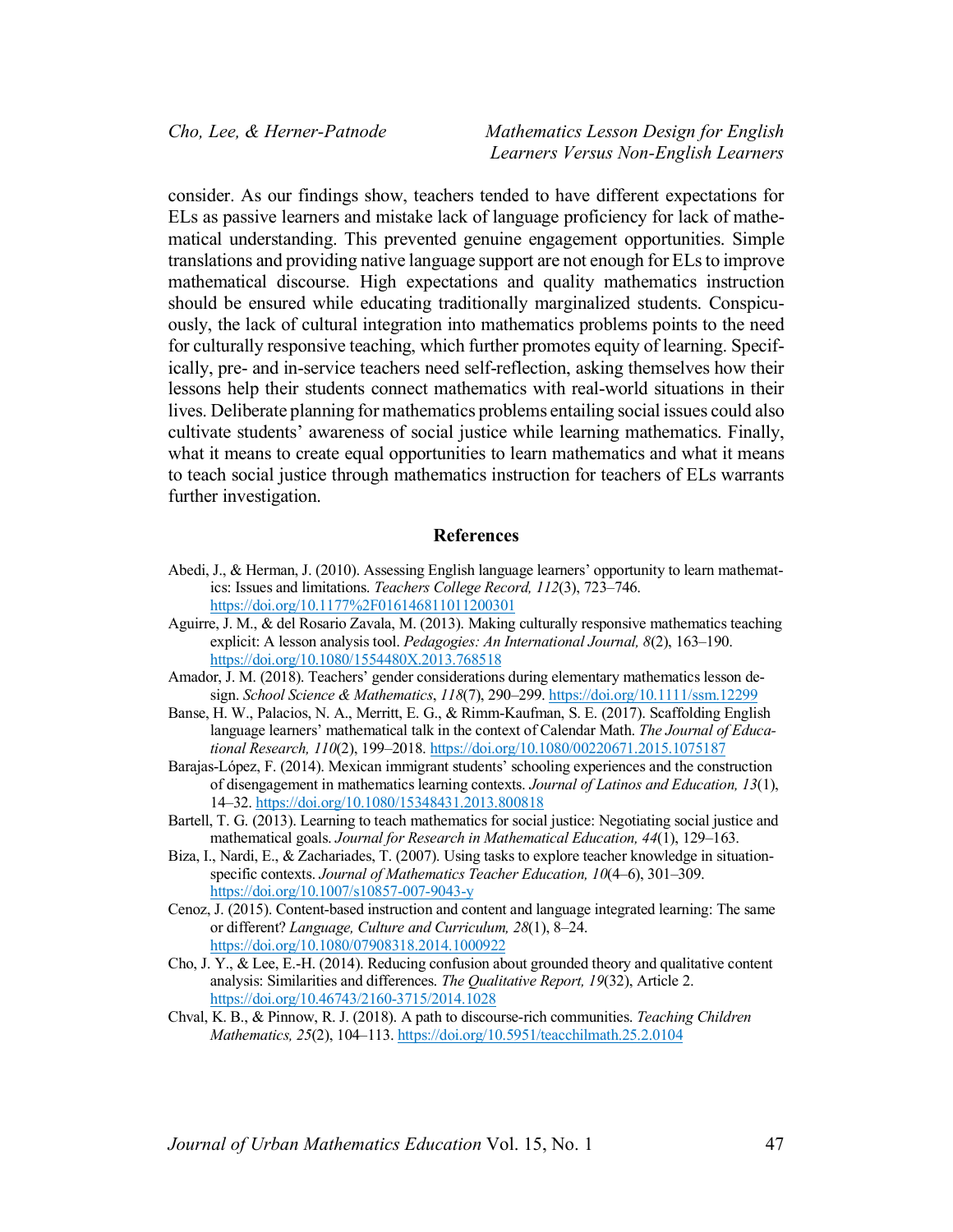Civil, M. (2014). Why should mathematics educators learn from and about Latina/o students' inschool and out-of-school experiences? *Journal of Urban Mathematics Education, 7*(2), 9–20. https://doi.org/10.21423/jume-v7i2a251

Civil, M. (2018). Intersections of culture, language, and mathematics education: Looking back and

- looking ahead. In G. Kaiser, H. Forgasz, M. Graven, A. Kuzniak, E. Simmt, & B. Xu (Eds.), *Invited lectures from the 13th International Congress on Mathematical Education* (pp. 31-47). Springer.
- Clark, L. M., DePiper, J. N., Frank, T. J., Nishio, M., Campbell, P. F., Smith, T. M., Griffin, M. J., Rust, A. H., Conant, D. L., & Choi, Y. (2014). Teacher characteristics associated with mathematics teachers' beliefs and awareness of their students' mathematical dispositions. *Journal for Research in Mathematics Education*, *45*(2), 246–284. https://doi.org/10.5951/jresematheduc.45.2.0246
- Creswell, J. W. (2013). *Qualitative inquiry and research design: Choosing among five approaches* (3rd ed.). SAGE.
- Creswell, J. W. (2015). *30 essential skills for the qualitative researcher*. SAGE.
- de Araujo, Z., Roberts, S. A., Willy, C., & Zahner, W. (2018). English learners in K–12 mathematics education: A review of the literature. *Review of Educational Research, 88*(6), 879–919. https://doi.org/10.3102%2F0034654318798093
- Driver, M. K., & Powell, S. R., (2017). Culturally and linguistically responsive schema intervention: Improving word problem solving for English language learners with mathematics difficulty. *Learning Disability Quarterly, 40*(1), 41–53.
- Elliott, V. (2018). Thinking about the coding process in qualitative data analysis. *The Qualitative Report, 23*(11), 2850–2861. https://doi.org/10.46743/2160-3715/2018.3560
- Erickson, A., Herbst, P., Ko, I., & Dimmel, J. (2021). When what routinely happens conflicts with what ought to be done: A scenario-based assessment of secondary mathematics teachers' decisions. *Research in Mathematics Education*, *23*(2) 188–207. https://doi.org/10.1080/14794802.2020.1855600
- Ewing, J., Gresham, G. J., & Dickey, B. (2019). Pre-service teachers learning to engage all students, including English language learners, in productive struggle. *Issues in the Undergraduate Mathematics Preparation of School Teachers, 2*, 1–11.
- Felton-Koestler, M. D. (2020). Teaching sociopolitical issues in mathematics teacher preparation: What do mathematics teacher educators need to know? *The Mathematics Enthusiast, 17*(2/3), 435–468.
- Gay, G. (2010). Acting on beliefs in teacher education for cultural diversity. *Journal of Teacher Education, 61*(1–2), 143–152. https://doi:10.1177/0022487109347320
- Gee, J. P. (1989). Literacy, discourse, and linguistics: Introduction. *Journal of Education, 171*(1), 5– 17. https://doi.org/10.1177/002205748917100101
- Gonzalez, L. (2009). Teaching mathematics for social justice: Reflections on a community of practice for urban high school mathematics teachers. *Journal of Urban Mathematics Education, 2*(1), 22–51. https://doi.org/10.21423/jume-v2i1a32
- González, N., Moll, L. C., & Amanti, C. (Eds.). (2005). *Funds of knowledge: Theorizing practices in households, communities, and classrooms.* Erlbaum
- Gower, B. S. (2015). Teaching mathematics for social justice. *Mathematics Teaching*, *245*, 6–9.
- Hansen-Thomas, H. (2009). Reform-oriented mathematics in three 6th grade classes: How teachers draw in ELLs to academic discourse. *Journal of Language, Identity & Education, 8*(2–3)*,* 88– 106. https://doi.org/10.1080/15348450902848411
- Hur, J., & Suh, S. (2012). Making learning active with interactive whiteboards, podcasts, and digital storytelling in ELL classrooms. *Computers in the Schools, 29*(4), 320–338. https://doi.org/10.1080/07380569.2012.734275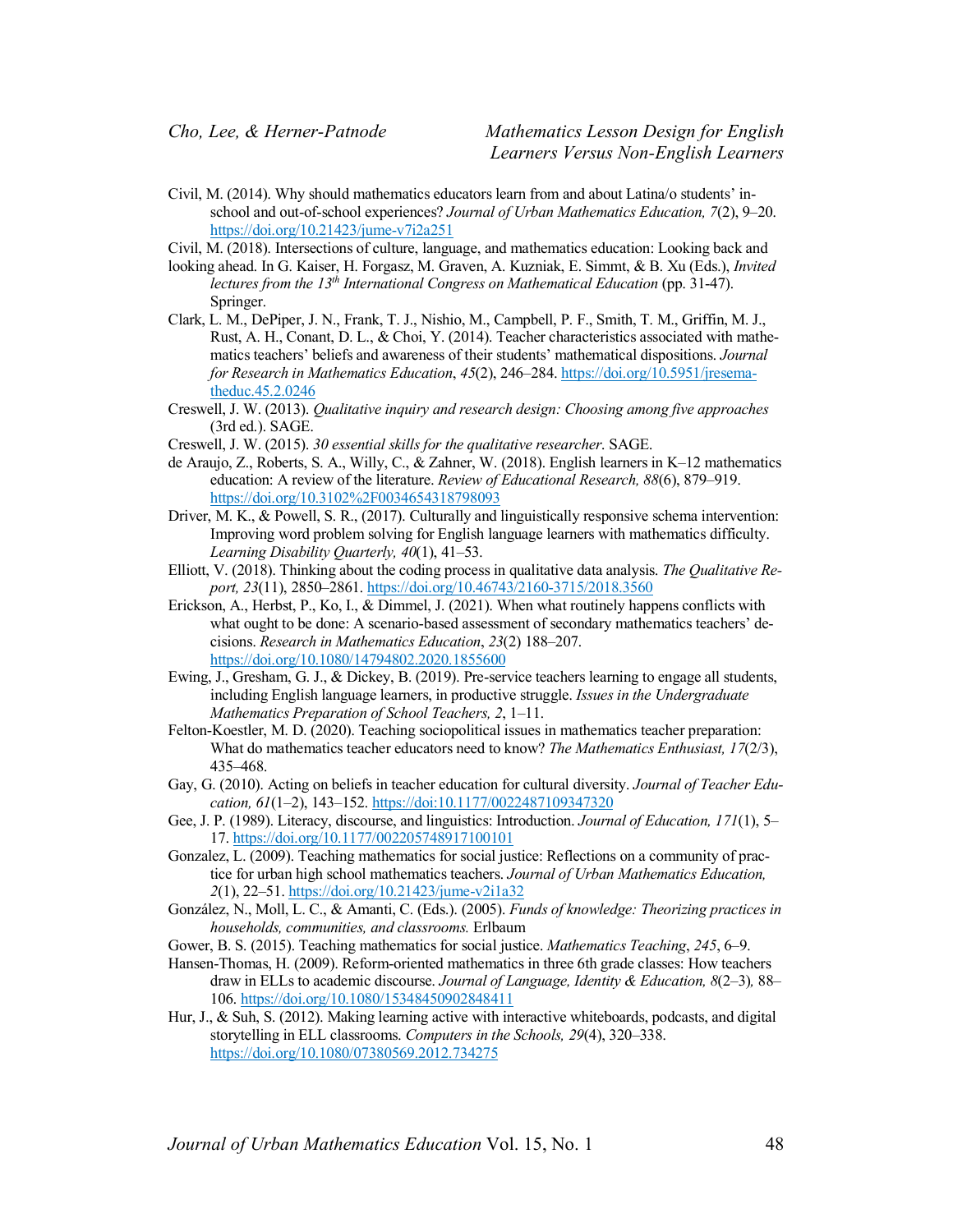- Jeffries, C., & Maeder, D. W. (2011). Comparing vignette instruction and assessment tasks to classroom observations and reflections. *The Teacher Educator, 46* (2), 161–175. https://doi.org/10.1080/08878730.2011.552667
- Kennedy, M. M. (1999). Approximations to indicators of student outcomes. *Educational Evaluation and Policy Analysis, 21*(4), 345–363. https://doi.org/10.3102%2F01623737021004345
- Kersaint, G., Thompson, D. R., & Petkova, M. (2013). *Teaching mathematics to English language learners* (2nd ed.). Routledge.
- Kurz, T., Gómez, C., & Jimenez-Silva, M. (2017). Guiding preservice teachers to adapt mathematics word problems through interactions with ELLs. *Journal of Urban Mathematics Education, 10*(1), 32–51. https://doi.org/10.21423/jume-v10i1a291
- Ladson-Billings, G. (1995). Toward a theory of culturally relevant pedagogy. *American Educational Research Journal, 32*(3), 465–491. https://doi.org/10.3102%2F00028312032003465
- Ladson-Billings, G. (2014). Culturally relevant pedagogy 2.0: a.k.a the remix. *Harvard Educational Review, 84*(1), 74–84. https://doi.org/10.17763/haer.84.1.p2rj131485484751
- Larnell, G. V., Bullock, E. C., & Jett, C. C. (2016). Rethinking teaching and learning mathematics for social justice from a critical race perspective. *Journal of Education, 196*(1), 19–29. https://doi.org/10.1177%2F002205741619600104
- Leonard, J., Napp, C., & Adeleke, S. (2009). The complexities of culturally relevant pedagogy: A case study of two secondary mathematics teachers and their ESOL students. *The High School Journal, 93*(1), 3–22. https://doi.org/10.1353/hsj.0.0038
- McLeman, L., Fernandes, A., & McNulty, M. (2012). Regarding the mathematics education of English learners: Clustering the conceptions of preservice teachers. *Journal of Urban Mathematics Education*, *5*(2), 112–132. https://doi.org/10.21423/jume-v5i2a170
- Moore, P., & Lorenzo, F. (2015). Task-based learning and content and language integrated learning materials design: Process and product. *The Language Learning Journal*, *43*(3), 334–357. https://doi.org/10.1080/09571736.2015.1053282.
- Morin, R., Parker, K., Stepler, R., & Mercer, A. (2017). *Behind the badge*. Pew Research Center. https://assets.pewresearch.org/wp-content/uploads/sites/3/2017/01/06171402/Police-Report\_FINAL\_web.pdf
- Moschkovich, J. N. (2013). Principles and guidelines for equitable mathematics teaching practices and materials for English language learners. *Journal of Urban Mathematics Education, 6*(1), 45–57. https://doi.org/10.21423/jume-v6i1a204
- Moschkovich, J. N. (2015). Academic literacy in mathematics for English learners. *The Journal of Mathematical Behavior, 40*, 43–62. https://doi.org/10.1016/j.jmathb.2015.01.005
- Mosqueda, E. (2010). Compounding inequalities: English proficiency and tracking and their relation to mathematics performance among Latina/o secondary school youth. *Journal of Urban Mathematics Education, 3*(1), 57–81. https://doi.org/10.21423/jume-v3i1a47
- National Council of Teachers of Mathematics. (2014). *Teaching mathematics to English language learners: A position of the National Council of Teachers of Mathematics*.
- Nebesniak, A. L., & Heaton, R. M. (2010). Student confidence & student involvement. *Mathematics Teaching in the Middle School, 16*(2), 96–103. https://doi.org/10.5951/MTMS.16.2.0096
- New York State Education Department. (2019). *New York State multilingual learner/English language learner (MLL/ELL) data report: NYS MLLs/ELLs demographics & performance 2018–* 19. http://www.nysed.gov/common/nysed/files/programs/bilingual-ed/nysed\_ell\_mll\_datareport\_2018-2019-a.pdf
- Nutta, J. W., Mokhtari, K., & Strebel, C. (2012). *Preparing every teacher to reach English learners: A practical guide for teacher educators*. Harvard Education Press.
- O'Halloran, K. L. (2015). The language of learning mathematics: A multimodal perspective. *The Journal of Mathematical Behavior, 40*, 63–74. https://doi.org/10.1016/j.jmathb.2014.09.002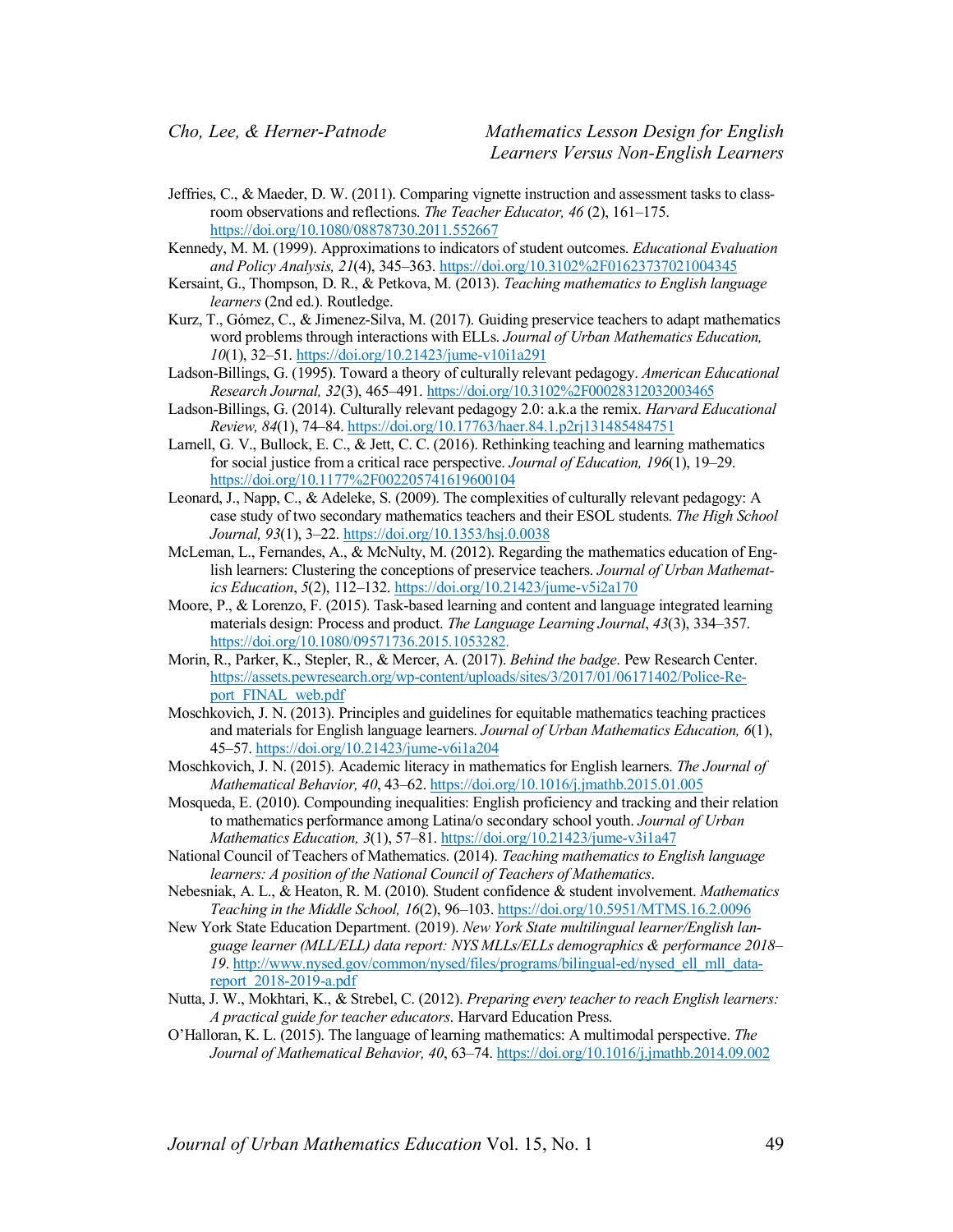Peng, P., Lin, X., Ünal, Z. E., Lee, K., Namkung, J., Chow, J., & Sales, A. (2020). Examining the mutual relations between language and mathematics: A meta-analysis. *Psychological Bulletin, 146*(7), 595–634. https://doi.org/10.1037/bul0000231

Richards, L. (2015). *Handling qualitative data: A practical guide* (3rd ed.). SAGE.

Rios-Aguilar, C., Kiyama, J. M., Gravitt, M., & Moll, L., C. (2011). Funds of knowledge for the poor and forms of capital for the rich? A capital approach to examining funds of knowledge. *Theory and Research in Education, 9*(2), 163–184. https://doi.org/10.1177/1477878511409776

Schreier, M. (2012). *Qualitative content analysis in practice.* SAGE.

- Simpson, A., & Cole, M. W. (2015). More than words: A literature review of language of mathematics research. *Educational Review, 67*(3), 369–384. https://doi.org/10.1080/00131911.2014.971714
- Son, J.-W., & Senk, S. L. (2010). How reform curricula in the USA and Korea present multiplication and division of fractions. *Educational Studies in Mathematics, 74*(2), 117–142.
- Song, K. H., & Coppersmith, S. A. (2020). Working toward linguistically and culturally responsive math teaching through a yearlong urban teacher training program for English learners. *Journal of Urban Mathematics Education, 13*(2), 60–86. https://doi.org/10.21423/jume-v13i2a409
- Sorto, A. M., & Mejía Colindres, C. A., & Wilson, A. T. (2014). Informing practice: Uncovering and eliciting perceptions in linguistically diverse classrooms. *Mathematics Teaching in the Middle School, 20*(2), 72–77. https://doi.org/10.5951/mathteacmiddscho.20.2.0072
- Takeuchi, M. A. (2016). Friendships and group work in linguistically diverse mathematics classrooms: Opportunities to learn for English language learners. *Journal of Learning Sciences, 25*(3), 411–437. https://doi.org/10.1080/10508406.2016.1169422
- Teachers of English to Speakers of Other Languages. (2006). *TESOL pre-K–12 English language proficiency standards framework*. https://www.tesol.org/docs/books/bk\_prek-12elpstandards framework 318.pdf?sfvrsn=2
- Thomas, D. R. (2006). A general inductive approach for analyzing qualitative evaluation data. *American Journal of Evaluation, 27*(2), 237–246. https://doi.org/10.1177%2F1098214005283748
- Turkan, S., & de Jong, E. J. (2018). An exploration of preservice teachers' reasoning about teaching mathematics to English language learners. *Teacher Education Quarterly, 45*(2), 37–60.
- Turner, E. E., Drake, C., Roth McDuffie, A., Aguirre, J. M., Bartell, T. G., & Foote, M. Q. (2012). Promoting equity in mathematics teacher preparation: A framework for advancing teacher learning of children's multiple mathematics knowledge bases. *Journal of Mathematics Teacher Education, 15*(1), 67–82. https://doi.org/10.1007/s10857-011-9196-6
- Van de Walle, J. A., Karp, K. S., & Bay-Williams, J. M. (2019). *Elementary and middle school mathematics: Teaching developmentally* (10th ed.). Pearson.
- Wagner, A. A. (2012). Incorporating out-of-school mathematics: From cultural context to embedded practice. *Journal of Mathematics Teacher Education, 15*(1), 9–23. https://doi.org/10.1007/s10857-011-9199-3
- Welner, K. G., & Carter, P. L. (2013). Achievement gaps arise from opportunity gaps. In P. L. Carter & K. G. Welner (Eds.), *Closing the opportunity gap: What America must to give every child an even chance* (pp.1–10). Oxford University Press.
- Yang, D.-C., & Huang, K.-L. (2014). An intervention study on mental computation for second graders in Taiwan. *The Journal of Educational Research, 107*(1), 3–15. https://doi.org/10.1080/00220671.2012.753854
- Zahner, W., Milbourne, H., & Wynn, L. (2018). Developing and refining a framework for mathematical and linguistic complexity in tasks related to rates of change*. The Journal of Mathematical Behavior, 52*, 21–36. https://doi.org/10.1016/j.jmathb.2018.04.003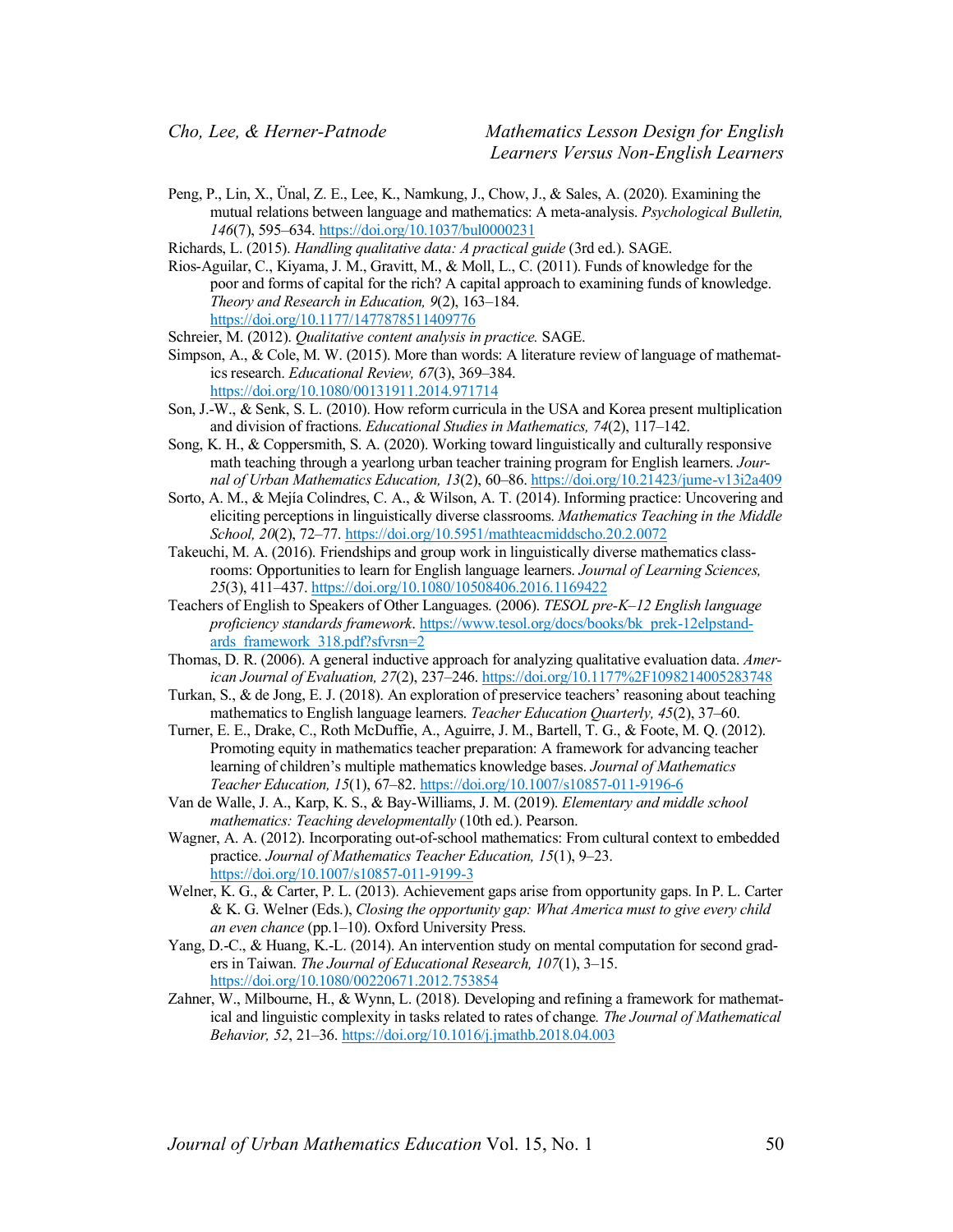# **Appendix A**

*You want to teach a math lesson on multiplication with fractions to 5th graders.*

**Standards: Grade 5, Number and Operations - Fractions** 

Apply and extend previous understandings of multiplication to multiply a fraction by a whole number. a. Understand a fraction a/b as a multiple of 1/b. For example, use a visual fraction model to represent  $5/4$  as the product  $5 \times (1/4)$ , recording the conclusion by the equation  $5/4 = 5 \times (1/4)$  or  $5/4 = 1/4 + 1/4 + 1/4$  $+ 1/4 + 1/4$ 

# **Please design a main body of the lesson such as instructional strategies and tasks that serve students like Lenny and Marcella.**

## *Case 2: 5 X 1/4 = ?*

Possible Story Problem: If each person at a party will eat 1/4 of a pound of roast beef, and there will be 5 people at the party, how many pounds of roast beef will be needed? Between what two whole numbers does your answer lie?

- 1. Lenny is a 5th grade student who is performing at grade level in mathematics.
- 2. The English Language Learner, Marcella, is originally from the Dominican Republic. The student is from a middle-class background. She arrived in the U.S. three weeks prior to enrolling in the 5th grade. She has had formal schooling in her native country and has developed strong literacy skills in her first language, Spanish. Marcella appears to have average mathematics skills, but her English is at a Kindergarten level.

## **Please respond to the following questions as best as you can.**

- 1. I am certified in
- 2. I have taught for vears altogether.
- 3. I have had English learners in my classes. Yes vears

- 4. I have taken (workshops, undergraduate courses, graduate courses) to learn about instructional strategies for English learners (circle all that apply).
- 5. Please feel free to make any comments or your thoughts on this task.

Thank you for your participation!

 $\overline{N}$ o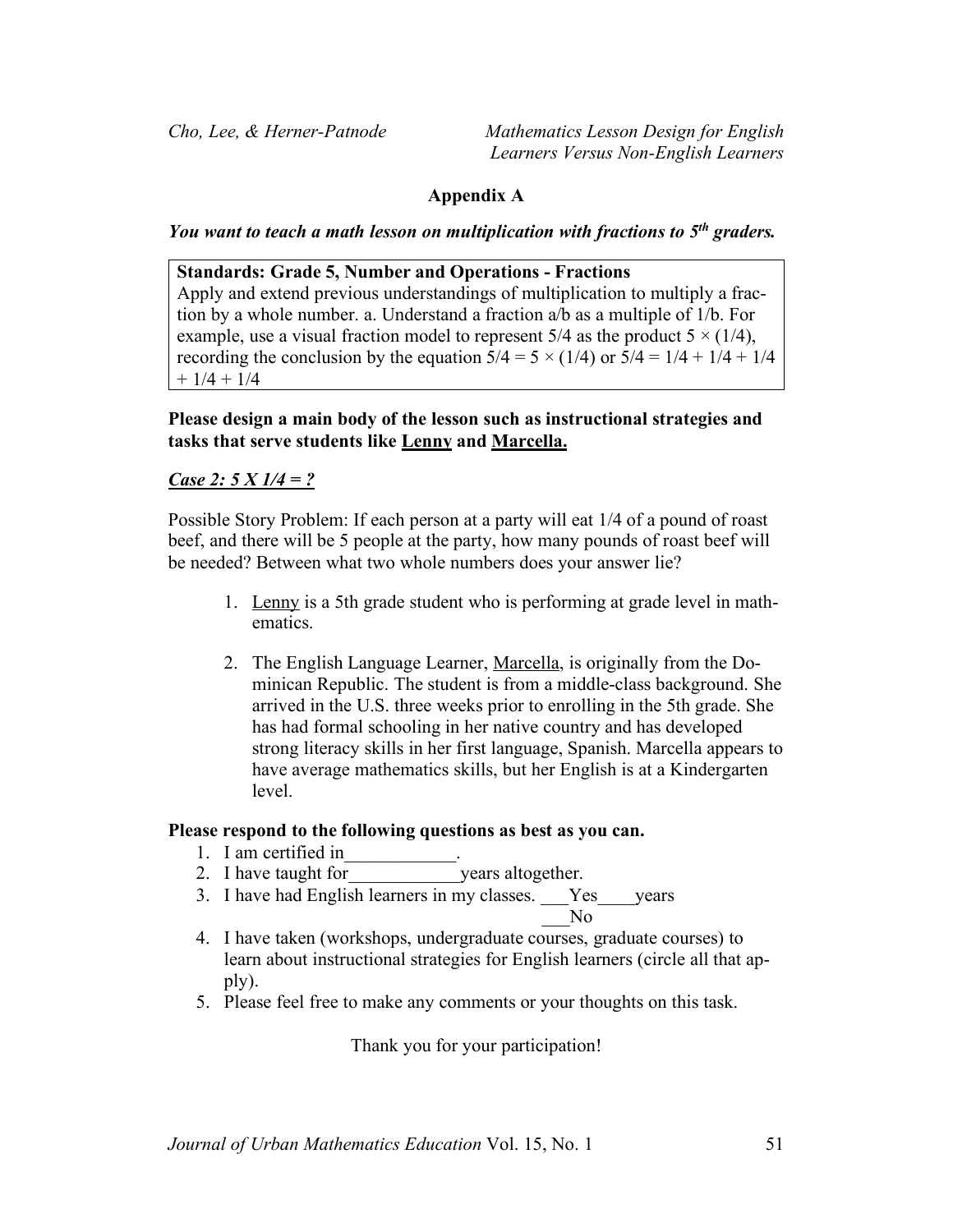## **Appendix B**

#### Instructional Scenario

You want to teach a math lesson on multiplication with fractions to 5th graders. Please design a main body of the lesson such as instructional strategies and tasks that serve students like Lenny and Marcella.

Standards: Grade 5, Number and Operations - Fractions

Apply and extend previous understandings of multiplication to multiply a fraction by a whole number. a. Understand a fraction a/b as a multiple of 1/b. For example, use a visual fraction model to represent  $5/4$  as the product  $5 \times (1/4)$ , recording the conclusion by the equation  $5/4 = 5 \times (1/4)$  or  $5/4 = 1/4 + 1/4 + 1/4 + 1/4 +$ 1/4

 $5 \text{ X } 1/4 = ?$ 

Possible Story Problem: If each person at a party will eat 1/4 of a pound of roast beef, and there will be 5 people at the party, how many pounds of roast beef will be needed? Between what two whole numbers does your answer lie?

1. Lenny is a 5th grade student who is performing at grade level in mathematics. Please design a main body of the lesson such as instructional strategies and tasks that serve students like Lenny.

I would teach Lenny this concept by showing several examples on the board, and then allow him to use a reference sheet with the math formula to assist him with independent work. His independent work would be similar fractions examples for which he would complete on his own. Some of these problems would include word problems, and Lenny would be asked to explain his work and thinking with words at the end of the word problem. I would challenge Lenny by asking him to represent his answer on a line plot and also in some type of picture or chart.

2. The English Language Learner, Marcella, is originally from the Dominican Republic. The student is from a middle class background. She arrived in the U.S. three weeks prior to enrolling in the 5th grade. She has had formal schooling in her native country and has developed strong literacy skills in her first language, Spanish. Marina appears to have average mathematics skills, but her English is at a Kindergarten level. Please design a main body of the lesson such as instructional strategies and tasks that serve students like Marcella.